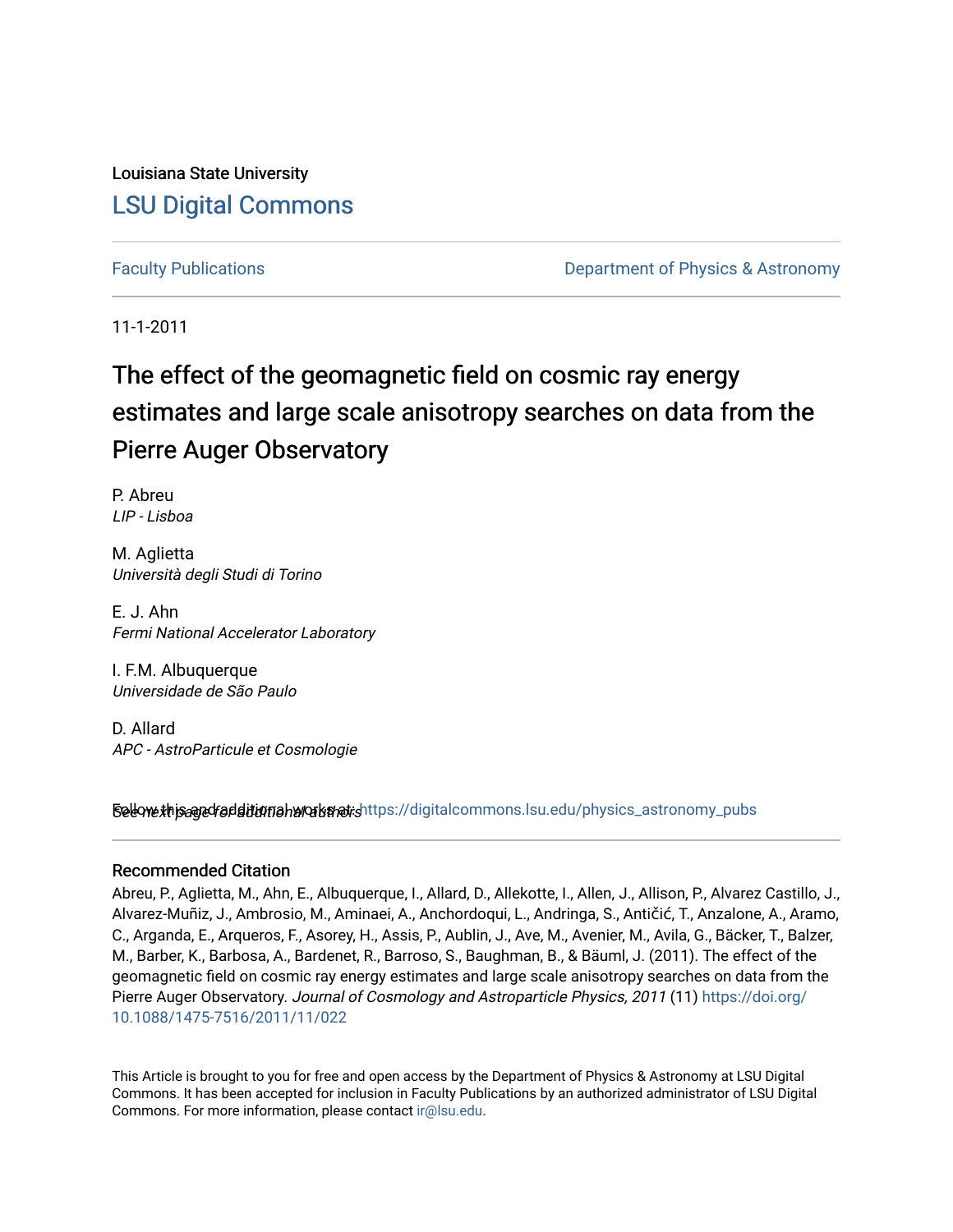#### Authors

P. Abreu, M. Aglietta, E. J. Ahn, I. F.M. Albuquerque, D. Allard, I. Allekotte, J. Allen, P. Allison, J. Alvarez Castillo, J. Alvarez-Muñiz, M. Ambrosio, A. Aminaei, L. Anchordoqui, S. Andringa, T. Antičić, A. Anzalone, C. Aramo, E. Arganda, F. Arqueros, H. Asorey, P. Assis, J. Aublin, M. Ave, M. Avenier, G. Avila, T. Bäcker, M. Balzer, K. B. Barber, A. F. Barbosa, R. Bardenet, S. L.C. Barroso, B. Baughman, and J. Bäuml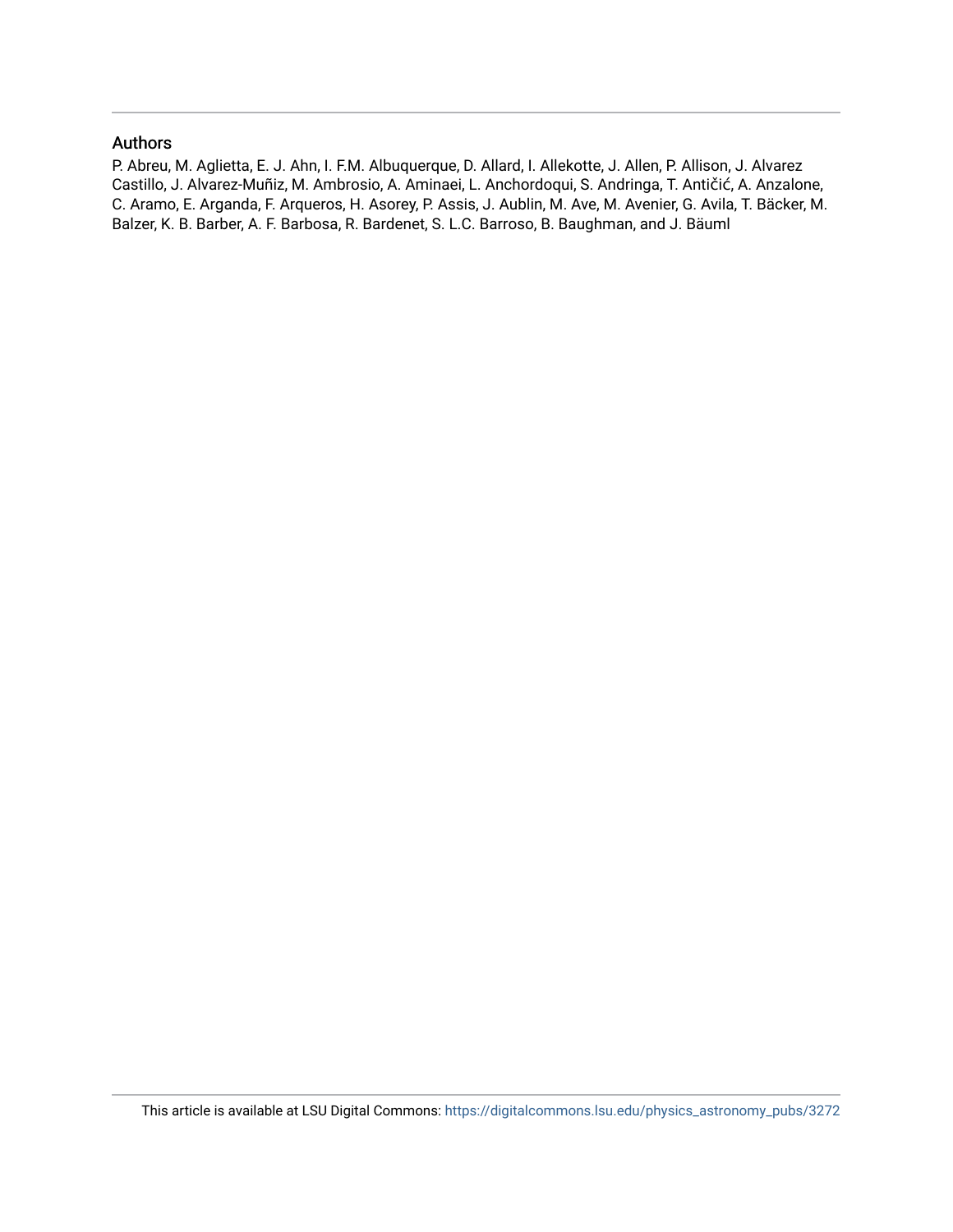# The effect of the geomagnetic field on cosmic ray energy estimates and large scale anisotropy searches on data from the Pierre Auger Observatory

#### The Pierre Auger Collaboration

P. Abreu<sup>74</sup>, M. Aglietta<sup>57</sup>, E.J. Ahn<sup>93</sup>, I.F.M. Albuquerque<sup>19</sup>, D. Allard<sup>33</sup>, I. Allekotte<sup>1</sup>, J. Allen<sup>96</sup>, P. Allison<sup>98</sup>, J. Alvarez Castillo<sup>67</sup>, J. Alvarez-Muñiz<sup>84</sup>, M. Ambrosio<sup>50</sup>, A. Aminaei<sup>68</sup>, L. Anchordoqui<sup>109</sup>, S. Andringa<sup>74</sup>, T. Antičić<sup>27</sup>, A. Anzalone<sup>56</sup>, C. Aramo<sup>50</sup>, E. Arganda<sup>81</sup>, F. Arqueros<sup>81</sup>, H. Asorey<sup>1</sup>, P. Assis<sup>74</sup>, J. Aublin<sup>35</sup>, M. Ave<sup>41</sup>, M. Avenier<sup>36</sup>, G. Avila<sup>12</sup>, T. Bäcker<sup>45</sup>, M. Balzer<sup>40</sup>, K.B. Barber<sup>13</sup>, A.F. Barbosa<sup>16</sup>, R. Bardenet<sup>34</sup>, S.L.C. Barroso<sup>22</sup>, B. Baughman<sup>98 f</sup>, J. Bäuml<sup>39</sup>, J.J. Beatty<sup>98</sup>, B.R. Becker<sup>106</sup>, K.H. Becker<sup>38</sup>, A. Bellétoile<sup>37</sup>, J.A. Bellido<sup>13</sup>, S. BenZvi<sup>108</sup>, C. Berat<sup>36</sup>, X. Bertou<sup>1</sup>, P.L. Biermann<sup>42</sup>, P. Billoir<sup>35</sup>, F. Blanco<sup>81</sup>, M. Blanco<sup>82</sup>, C. Bleve<sup>38</sup>, H. Blümer<sup>41, 39</sup>, M. Boháčová<sup>29</sup>. , D. Boncioli<sup>51</sup>, C. Bonifazi<sup>25, 35</sup>, R. Bonino<sup>57</sup>, N. Borodai<sup>72</sup>, J. Brack<sup>91</sup>, P. Brogueira<sup>74</sup>, W.C. Brown<sup>92</sup>, R. Bruijn<sup>87</sup>, P. Buchholz<sup>45</sup>, A. Bueno<sup>83</sup>, R.E. Burton<sup>89</sup>, K.S. Caballero-Mora<sup>99</sup>, L. Caramete<sup>42</sup>, R. Caruso<sup>52</sup>, A. Castellina<sup>57</sup>, O. Catalano<sup>56</sup>, G. Cataldi<sup>49</sup>, L. Cazon<sup>74</sup>, R. Cester<sup>53</sup>, J. Chauvin<sup>36</sup>, S.H. Cheng<sup>99</sup>, A. Chiavassa<sup>57</sup>, J.A. Chinellato<sup>20</sup>, A. Chou<sup>93</sup>, J. Chudoba<sup>29</sup>, R.W. Clay<sup>13</sup>, M.R. Coluccia<sup>49</sup>, R. Conceição<sup>74</sup>, F. Contreras<sup>11</sup>, H. Cook<sup>87</sup>, M.J. Cooper<sup>13</sup>, J. Coppens<sup>68, 70</sup>, A. Cordier<sup>34</sup>, S. Coutu<sup>99</sup>, C.E. Covault<sup>89</sup>, A. Creusot<sup>33, 79</sup>, A. Criss<sup>99</sup>, J. Cronin<sup>101</sup>, A. Curutiu<sup>42</sup>, S. Dagoret-Campagne<sup>34</sup>, R. Dallier<sup>37</sup>, S. Dasso<sup>8, 4</sup>, K. Daumiller<sup>39</sup>, B.R. Dawson<sup>13</sup>, R.M. de Almeida<sup>26</sup>, M. De Domenico<sup>52</sup>, C. De Donato<sup>67, 48</sup>, S.J. de Jong<sup>68, 70</sup>, G. De La Vega<sup>10</sup>, W.J.M. de Mello Junior<sup>20</sup>, J.R.T. de Mello Neto<sup>25</sup>, I. De Mitri<sup>49</sup>, V. de Souza<sup>18</sup>, K.D. de Vries<sup>69</sup>, G. Decerprit<sup>33</sup>, L. del Peral<sup>82</sup>, M. del Río $^{51,11}$ , O. Deligny<sup>32</sup>, H. Dembinski<sup>41</sup>, N. Dhital<sup>95</sup>, C. Di Giulio<sup>47, 51</sup>, J.C. Diaz<sup>95</sup>, M.L. Díaz Castro<sup>17</sup>, P.N. Diep<sup>110</sup>, C. Dobrigkeit <sup>20</sup>, W. Docters<sup>69</sup>, J.C. D'Olivo<sup>67</sup>, P.N. Dong<sup>110, 32</sup>, A. Dorofeev<sup>91</sup>, J.C. dos Anjos<sup>16</sup>, M.T. Dova<sup>7</sup>, D. D'Urso<sup>50</sup>, I. Dutan<sup>42</sup>, J. Ebr<sup>29</sup>, R. Engel<sup>39</sup>, M. Erdmann<sup>43</sup>, C.O. Escobar<sup>20</sup>, J. Espadanal<sup>74</sup>, A. Etchegoyen<sup>2</sup>, P. Facal San Luis<sup>101</sup>, I. Fajardo Tapia<sup>67</sup>, H. Falcke<sup>68, 71</sup>, G. Farrar<sup>96</sup>, A.C. Fauth<sup>20</sup>, N. Fazzini<sup>93</sup>, A.P. Ferguson<sup>89</sup>, A. Ferrero<sup>2</sup>, B. Fick<sup>95</sup>, A. Filevich<sup>2</sup>, A. Filipčič<sup>78, 79</sup>, S. Fliescher<sup>43</sup>, C.E. Fracchiolla<sup>91</sup>, E.D. Fraenkel<sup>69</sup>, U. Fröhlich<sup>45</sup>, B. Fuchs<sup>16</sup>, R. Gaior<sup>35</sup>, R.F. Gamarra<sup>2</sup>, S. Gambetta<sup>46</sup>, B. García<sup>10</sup>, D. García Gámez<sup>34, 83</sup>, D. Garcia-Pinto<sup>81</sup>, A. Gascon<sup>83</sup>, H. Gemmeke<sup>40</sup>, K. Gesterling<sup>106</sup>, P.L. Ghia<sup>35, 57</sup>, U. Giaccari<sup>49</sup>, M. Giller<sup>73</sup>, H. Glass<sup>93</sup>, M.S. Gold<sup>106</sup>, G. Golup<sup>1</sup>, F. Gomez Albarracin<sup>7</sup>, M. Gómez Berisso<sup>1</sup>, P. Gonçalves<sup>74</sup>, D. Gonzalez<sup>41</sup>, J.G. Gonzalez<sup>41</sup>, B. Gookin<sup>91</sup>, D. Góra<sup>41, 72</sup>, A. Gorgi<sup>57</sup>, P. Gouffon<sup>19</sup>, S.R. Gozzini<sup>87</sup>, E. Grashorn<sup>98</sup>, S. Grebe<sup>68, 70</sup>, N. Griffith<sup>98</sup>, M. Grigat<sup>43</sup>, A.F. Grillo<sup>58</sup>, Y. Guardincerri<sup>4</sup>, F. Guarino<sup>50</sup>, G.P. Guedes<sup>21</sup>, A. Guzman<sup>67</sup>, J.D. Hague<sup>106</sup>, P. Hansen<sup>7</sup>, D. Harari<sup>1</sup>, S. Harmsma<sup>69, 70</sup>, T.A. Harrison<sup>13</sup>, J.L. Harton<sup>91</sup>, A. Haungs<sup>39</sup>, T. Hebbeker<sup>43</sup>, D. Heck<sup>39</sup>, A.E. Herve<sup>13</sup>, C. Hojvat<sup>93</sup>, N. Hollon<sup>101</sup>, V.C. Holmes<sup>13</sup>, P. Homola<sup>72</sup>, J.R. Hörandel<sup>68</sup>, A. Horneffer<sup>68</sup>, P. Horvath<sup>30</sup>, M. Hrabovský<sup>30, 29</sup>, T. Huege<sup>39</sup>, A. Insolia<sup>52</sup>, F. Ionita<sup>101</sup>, A. Italiano<sup>52</sup>, C. Jarne<sup>7</sup>, S. Jiraskova<sup>68</sup>, M. Josebachuili<sup>2</sup>, K. Kadija<sup>27</sup>, K.H. Kampert<sup>38</sup>, P. Karhan<sup>28</sup>, P. Kasper<sup>93</sup>, B. Kégl<sup>34</sup>, B. Keilhauer<sup>39</sup>, A. Keivani<sup>94</sup>, J.L. Kelley<sup>68</sup>, E. Kemp<sup>20</sup>, R.M. Kieckhafer<sup>95</sup>, H.O. Klages<sup>39</sup>, M. Kleifges<sup>40</sup>, J. Kleinfeller<sup>39</sup>, J. Knapp<sup>87</sup>, D.-H. Koang<sup>36</sup>, K. Kotera<sup>101</sup>, N. Krohm<sup>38</sup>, O. Krömer<sup>40</sup>, D. Kruppke-Hansen<sup>38</sup>, F. Kuehn $^{93}$ , D. Kuempel $^{38}$ , J.K. Kulbartz $^{44}$ , N. Kunka $^{40}$ , G. La Rosa $^{56}$ , C. Lachaud $^{33}$ , P. Lautridou $^{37}$ , M.S.A.B. Leão<sup>24</sup>, D. Lebrun<sup>36</sup>, P. Lebrun<sup>93</sup>, M.A. Leigui de Oliveira<sup>24</sup>, A. Lemiere<sup>32</sup>, A. Letessier-Selvon<sup>35</sup>, I. Lhenry-Yvon<sup>32</sup>, K. Link<sup>41</sup>, R. López<sup>63</sup>, A. Lopez Agüera<sup>84</sup>, K. Louedec<sup>34</sup>, J. Lozano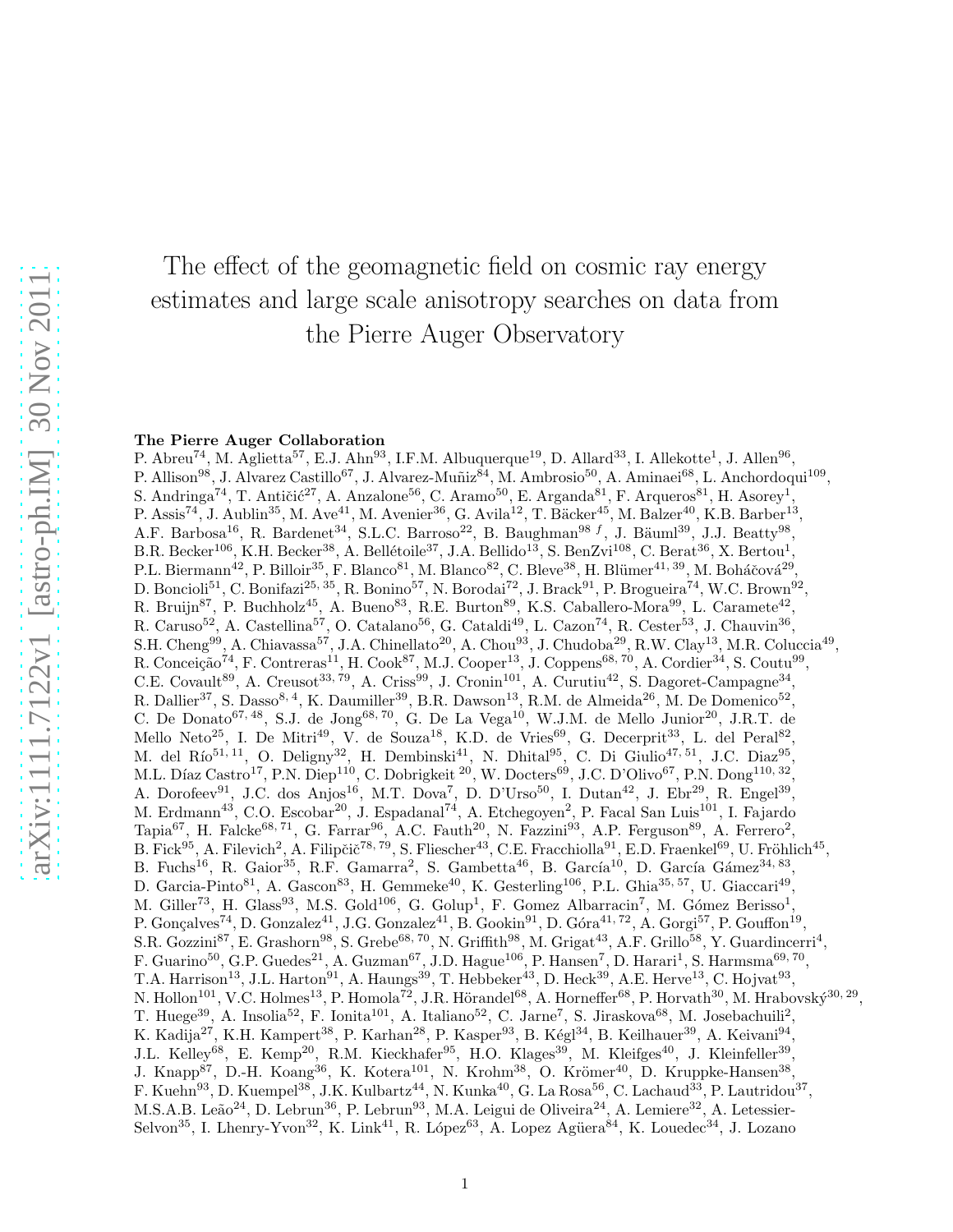Bahilo<sup>83</sup>, L. Lu<sup>87</sup>, A. Lucero<sup>2, 57</sup>, M. Ludwig<sup>41</sup>, H. Lyberis<sup>32</sup>, M.C. Maccarone<sup>56</sup>, C. Macolino<sup>35</sup>, S. Maldera<sup>57</sup>, D. Mandat<sup>29</sup>, P. Mantsch<sup>93</sup>, A.G. Mariazzi<sup>7</sup>, J. Marin<sup>11, 57</sup>, V. Marin<sup>37</sup>, I.C. Maris<sup>35</sup>, H.R. Marquez Falcon<sup>66</sup>, G. Marsella<sup>54</sup>, D. Martello<sup>49</sup>, L. Martin<sup>37</sup>, H. Martinez<sup>64</sup>, O. Martínez Bravo<sup>63</sup>, H.J. Mathes<sup>39</sup>, J. Matthews<sup>94, 100</sup>, J.A.J. Matthews<sup>106</sup>, G. Matthiae<sup>51</sup>, D. Maurizio<sup>53</sup>, P.O. Mazur<sup>93</sup>, G. Medina-Tanco<sup>67</sup>, M. Melissas<sup>41</sup>, D. Melo<sup>2, 53</sup>, E. Menichetti<sup>53</sup>, A. Menshikov<sup>40</sup>, P. Mertsch<sup>85</sup>, C. Meurer<sup>43</sup>, S. Mićanović<sup>27</sup>, M.I. Micheletti<sup>9</sup>, W. Miller<sup>106</sup>, L. Miramonti<sup>48</sup>, L. Molina-Bueno<sup>83</sup>, S. Mollerach<sup>1</sup>, M. Monasor<sup>101</sup>, D. Monnier Ragaigne<sup>34</sup>, F. Montanet<sup>36</sup>, B. Morales<sup>67</sup>, C. Morello<sup>57</sup>, E. Moreno<sup>63</sup>, J.C. Moreno<sup>7</sup>, C. Morris<sup>98</sup>, M. Mostafá<sup>91</sup>, C.A. Moura<sup>24, 50</sup>, S. Mueller<sup>39</sup>, M.A. Muller<sup>20</sup>, G. Müller<sup>43</sup>, M. Münchmeyer<sup>35</sup>, R. Mussa<sup>53</sup>, G. Navarra<sup>57†</sup>, J.L. Navarro<sup>83</sup>, S. Navas<sup>83</sup>, P. Necesal<sup>29</sup>, L. Nellen<sup>67</sup>, A. Nelles<sup>68, 70</sup>, J. Neuser<sup>38</sup>, P.T. Nhung<sup>110</sup>, L. Niemietz<sup>38</sup>, N. Nierstenhoefer<sup>38</sup>, D. Nitz<sup>95</sup>, D. Nosek<sup>28</sup>, L. Nožka<sup>29</sup>, M. Nyklicek<sup>29</sup>, J. Oehlschläger<sup>39</sup>, A. Olinto<sup>101</sup>, P. Oliva<sup>38</sup>, V.M. Olmos-Gilbaja<sup>84</sup>, M. Ortiz<sup>81</sup>, N. Pacheco<sup>82</sup>, D. Pakk Selmi-Dei<sup>20</sup>, M. Palatka<sup>29</sup>, J. Pallotta<sup>3</sup>, N. Palmieri<sup>41</sup>, G. Parente<sup>84</sup>, E. Parizot<sup>33</sup>, A. Parra<sup>84</sup>, R.D. Parsons<sup>87</sup>, S. Pastor<sup>80</sup>, T. Paul<sup>97</sup>, M. Pech<sup>29</sup>, J. Pękala<sup>72</sup>, R. Pelayo<sup>84</sup>, I.M. Pepe<sup>23</sup>, L. Perrone<sup>54</sup>, R. Pesce<sup>46</sup>, E. Petermann<sup>105</sup>, S. Petrera<sup>47</sup>, P. Petrinca<sup>51</sup>, A. Petrolini<sup>46</sup>, Y. Petrov<sup>91</sup>, J. Petrovic<sup>70</sup>, C. Pfendner<sup>108</sup>, N. Phan<sup>106</sup>, R. Piegaia<sup>4</sup>, T. Pierog<sup>39</sup>, P. Pieroni<sup>4</sup>, M. Pimenta<sup>74</sup>, V. Pirronello<sup>52</sup>, M. Platino<sup>2</sup>, V.H. Ponce<sup>1</sup>, M. Pontz<sup>45</sup>, P. Privitera<sup>101</sup>, M. Prouza<sup>29</sup>, E.J. Quel<sup>3</sup>, S. Querchfeld<sup>38</sup>, J. Rautenberg<sup>38</sup>, O. Ravel<sup>37</sup>, D. Ravignani<sup>2</sup>, B. Revenu<sup>37</sup>, J. Ridky<sup>29</sup>, S. Riggi<sup>84, 52</sup>, M. Risse<sup>45</sup>, P. Ristori<sup>3</sup>, H. Rivera<sup>48</sup>, V. Rizi<sup>47</sup>, J. Roberts<sup>96</sup>, C. Robledo<sup>63</sup>, W. Rodrigues de Carvalho<sup>84, 19</sup>, G. Rodriguez<sup>84</sup>, J. Rodriguez Martino<sup>11</sup>, J. Rodriguez Rojo<sup>11</sup>, I. Rodriguez-Cabo<sup>84</sup>, M.D. Rodríguez-Frías<sup>82</sup>, G. Ros<sup>82</sup>, J. Rosado $^{81}$ , T. Rossler $^{30}$ , M. Roth $^{39}$ , B. Rouillé-d'Orfeuil $^{101}$ , E. Roulet<sup>1</sup>, A.C. Rovero $^8$ , C. Rühle $^{40}$ , F. Salamida<sup>47, 39</sup>, H. Salazar<sup>63</sup>, F. Salesa Greus<sup>91</sup>, G. Salina<sup>51</sup>, F. Sánchez<sup>2</sup>, C.E. Santo<sup>74</sup>, E. Santos<sup>74</sup>, E.M. Santos<sup>25</sup>, F. Sarazin<sup>90</sup>, B. Sarkar<sup>38</sup>, S. Sarkar<sup>85</sup>, R. Sato<sup>11</sup>, N. Scharf<sup>43</sup>, V. Scherini<sup>48</sup>, H. Schieler<sup>39</sup>, P. Schiffer<sup>43</sup>, A. Schmidt<sup>40</sup>, F. Schmidt<sup>101</sup>, O. Scholten<sup>69</sup>, H. Schoorlemmer<sup>68, 70</sup>, J. Schovancova<sup>29</sup>, P. Schovánek<sup>29</sup>, F. Schröder<sup>39</sup>, S. Schulte<sup>43</sup>, D. Schuster<sup>90</sup>, S.J. Sciutto<sup>7</sup>, M. Scuderi<sup>52</sup>, A. Segreto<sup>56</sup>, M. Settimo<sup>45</sup>, A. Shadkam<sup>94</sup>, R.C. Shellard<sup>16, 17</sup>, I. Sidelnik<sup>2</sup>, G. Sigl<sup>44</sup>, H.H. Silva  $\text{Lopez}^{67}$ , A. Śmiałkowski $^{73}$ , R. Šmída $^{39, 29}$ , G.R. Snow $^{105}$ , P. Sommers $^{99}$ , J. Sorokin $^{13}$ , H. Spinka $^{88, 93}$ , R. Squartini<sup>11</sup>, S. Stanic<sup>79</sup>, J. Stapleton<sup>98</sup>, J. Stasielak<sup>72</sup>, M. Stephan<sup>43</sup>, E. Strazzeri<sup>56</sup>, A. Stutz<sup>36</sup>, F. Suarez<sup>2</sup>, T. Suomijärvi<sup>32</sup>, A.D. Supanitsky<sup>8, 67</sup>, T. Šuša<sup>27</sup>, M.S. Sutherland<sup>94, 98</sup>, J. Swain<sup>97</sup>, Z. Szadkowski<sup>73</sup>, M. Szuba<sup>39</sup>, A. Tamashiro<sup>8</sup>, A. Tapia<sup>2</sup>, M. Tartare<sup>36</sup>, O. Taşcău<sup>38</sup>, C.G. Tavera Ruiz<sup>67</sup>, R. Tcaciuc<sup>45</sup>, D. Tegolo<sup>52, 61</sup>, N.T. Thao<sup>110</sup>, D. Thomas<sup>91</sup>, J. Tiffenberg<sup>4</sup>, C. Timmermans<sup>70, 68</sup>, D.K. Tiwari<sup>66</sup>, W. Tkaczyk<sup>73</sup>, C.J. Todero Peixoto<sup>18, 24</sup>, B. Tomé<sup>74</sup>, A. Tonachini<sup>53</sup>, P. Travnicek<sup>29</sup>, D.B. Tridapalli<sup>19</sup>, G. Tristram<sup>33</sup>, E. Trovato<sup>52</sup>, M. Tueros<sup>84, 4</sup>, R. Ulrich<sup>99, 39</sup>, M. Unger<sup>39</sup>, M. Urban<sup>34</sup>, J.F. Valdés Galicia<sup>67</sup>, I. Valiño<sup>84, 39</sup>, L. Valore<sup>50</sup>, A.M. van den Berg<sup>69</sup>, E. Varela<sup>63</sup>, B. Vargas  $Cárdenas<sup>67</sup>, J.R. Vázquez<sup>81</sup>, R.A. Vázquez<sup>84</sup>, D. Veberič<sup>79, 78</sup>, V. Verzi<sup>51</sup>, J. Vicha<sup>29</sup>, M. Videla<sup>10</sup>,$ L. Villaseñor<sup>66</sup>, H. Wahlberg<sup>7</sup>, P. Wahrlich<sup>13</sup>, O. Wainberg<sup>2</sup>, D. Walz<sup>43</sup>, D. Warner<sup>91</sup>, A.A. Watson<sup>87</sup>, M. Weber<sup>40</sup>, K. Weidenhaupt<sup>43</sup>, A. Weindl<sup>39</sup>, S. Westerhoff<sup>108</sup>, B.J. Whelan<sup>13</sup>, G. Wieczorek<sup>73</sup>, L. Wiencke $^{90}$ , B. Wilczyńska $^{72}$ , H. Wilczyński $^{72}$ , M. Will $^{39}$ , C. Williams $^{101}$ , T. Winchen $^{43}$ , M.G. Winnick $^{13}$ , M. Wommer<sup>39</sup>, B. Wundheiler<sup>2</sup>, T. Yamamoto<sup>101</sup> <sup>a</sup>, T. Yapici<sup>95</sup>, P. Younk<sup>45</sup>, G. Yuan<sup>94</sup>, A. Yushkov<sup>84, 50</sup>, B. Zamorano<sup>83</sup>, E. Zas<sup>84</sup>, D. Zavrtanik<sup>79, 78</sup>, M. Zavrtanik<sup>78, 79</sup>, I. Zaw<sup>96</sup>, A. Zepeda<sup>64</sup>, M. Zimbres Silva<sup>38, 20</sup>, M. Ziolkowski<sup>45</sup>

<sup>1</sup> Centro Atómico Bariloche and Instituto Balseiro (CNEA- UNCuyo-CONICET), San Carlos de Bariloche, Argentina

<sup>2</sup> Centro Atómico Constituyentes (Comisión Nacional de Energía Atómica/CONICET/UTN-FRBA), Buenos Aires, Argentina

<sup>3</sup> Centro de Investigaciones en Láseres y Aplicaciones, CITEFA and CONICET, Argentina

 $4$  Departamento de Física, FCEyN, Universidad de Buenos Aires y CONICET, Argentina

7 IFLP, Universidad Nacional de La Plata and CONICET, La Plata, Argentina

<sup>8</sup> Instituto de Astronomía y Física del Espacio (CONICET- UBA), Buenos Aires, Argentina

<sup>9</sup> Instituto de Física de Rosario (IFIR) - CONICET/U.N.R. and Facultad de Ciencias Bioquímicas y Farmacéuticas U.N.R., Rosario, Argentina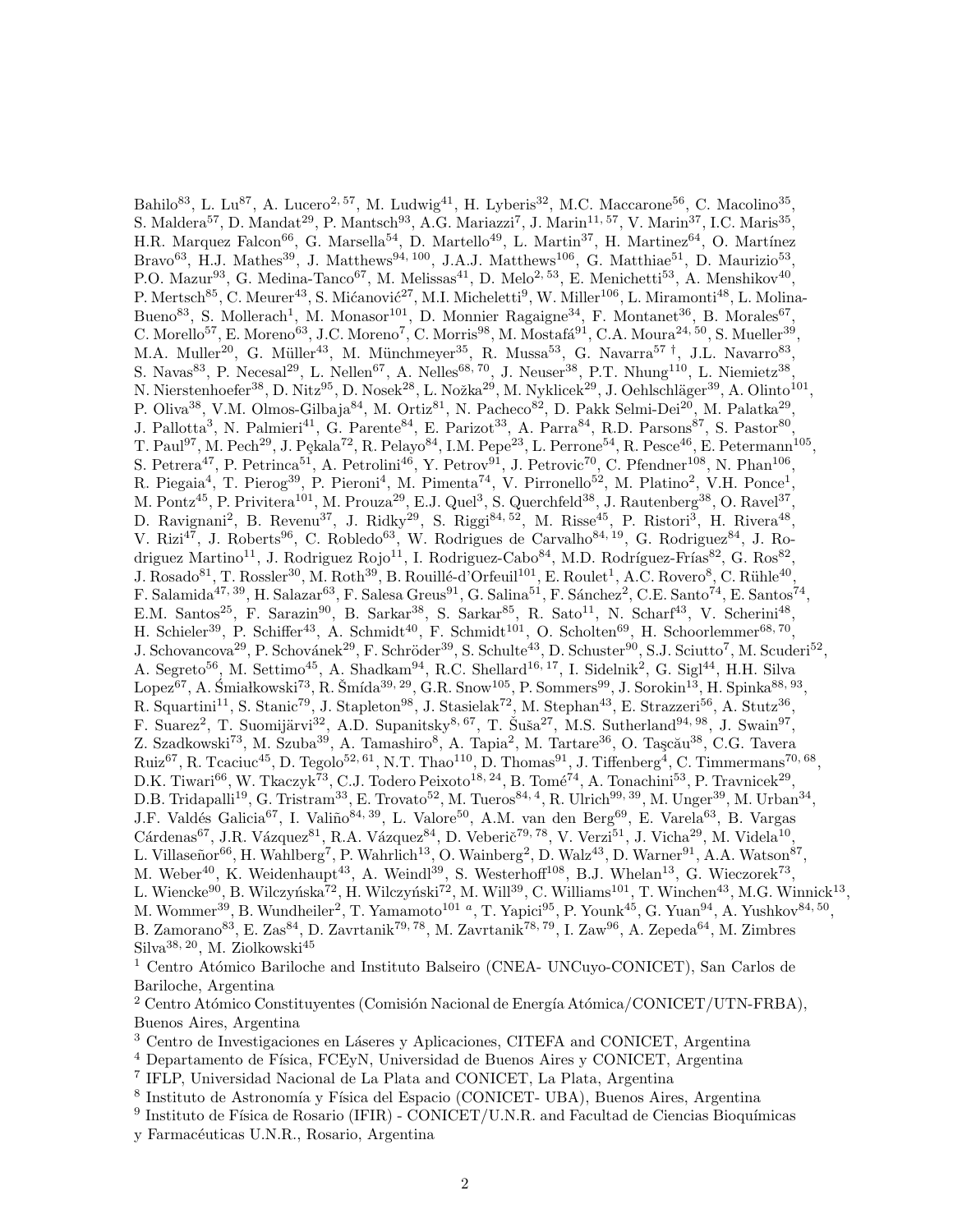<sup>10</sup> National Technological University, Faculty Mendoza (CONICET/CNEA), Mendoza, Argentina

<sup>11</sup> Observatorio Pierre Auger, Malargüe, Argentina

<sup>12</sup> Observatorio Pierre Auger and Comisión Nacional de Energía Atómica, Malargüe, Argentina

<sup>13</sup> University of Adelaide, Adelaide, S.A., Australia

<sup>16</sup> Centro Brasileiro de Pesquisas Fisicas, Rio de Janeiro, RJ, Brazil

<sup>17</sup> Pontifícia Universidade Católica, Rio de Janeiro, RJ, Brazil

<sup>18</sup> Universidade de São Paulo, Instituto de Física, São Carlos, SP, Brazil

<sup>19</sup> Universidade de São Paulo, Instituto de Física, São Paulo, SP, Brazil

<sup>20</sup> Universidade Estadual de Campinas, IFGW, Campinas, SP, Brazil

<sup>21</sup> Universidade Estadual de Feira de Santana, Brazil

<sup>22</sup> Universidade Estadual do Sudoeste da Bahia, Vitoria da Conquista, BA, Brazil

<sup>23</sup> Universidade Federal da Bahia, Salvador, BA, Brazil

<sup>24</sup> Universidade Federal do ABC, Santo André, SP, Brazil

 $^{25}$ Universidade Federal do Rio de Janeiro, Instituto de Física, Rio de Janeiro, RJ, Brazil

<sup>26</sup> Universidade Federal Fluminense, EEIMVR, Volta Redonda, RJ, Brazil

<sup>27</sup> Rudjer Bošković Institute, 10000 Zagreb, Croatia

<sup>28</sup> Charles University, Faculty of Mathematics and Physics, Institute of Particle and Nuclear Physics, Prague, Czech Republic

<sup>29</sup> Institute of Physics of the Academy of Sciences of the Czech Republic, Prague, Czech Republic <sup>30</sup> Palacky University, RCATM, Olomouc, Czech Republic

<sup>32</sup> Institut de Physique Nucléaire d'Orsay (IPNO), Université Paris 11, CNRS-IN2P3, Orsay, France

<sup>33</sup> Laboratoire AstroParticule et Cosmologie (APC), Université Paris 7, CNRS-IN2P3, Paris, France

<sup>34</sup> Laboratoire de l'Accélérateur Linéaire (LAL), Université Paris 11, CNRS-IN2P3, Orsay, France

<sup>35</sup> Laboratoire de Physique Nucléaire et de Hautes Energies (LPNHE), Universités Paris 6 et Paris 7, CNRS-IN2P3, Paris, France

 $36$  Laboratoire de Physique Subatomique et de Cosmologie (LPSC), Université Joseph Fourier, INPG, CNRS-IN2P3, Grenoble, France

 $37$  SUBATECH, École des Mines de Nantes, CNRS-IN2P3, Université de Nantes, Nantes, France <sup>38</sup> Bergische Universität Wuppertal, Wuppertal, Germany

 $^{39}$  Karlsruhe Institute of Technology - Campus North - Institut für Kernphysik, Karlsruhe, Germany

 $40$  Karlsruhe Institute of Technology - Campus North - Institut für Prozessdatenverarbeitung und Elektronik, Karlsruhe, Germany

<sup>41</sup> Karlsruhe Institute of Technology - Campus South - Institut für Experimentelle Kernphysik (IEKP), Karlsruhe, Germany

<sup>42</sup> Max-Planck-Institut für Radioastronomie, Bonn, Germany

<sup>43</sup> RWTH Aachen University, III. Physikalisches Institut A, Aachen, Germany

 $44$  Universität Hamburg, Hamburg, Germany

 $45$  Universität Siegen, Siegen, Germany

<sup>46</sup> Dipartimento di Fisica dell'Università and INFN, Genova, Italy

 $47$  Università dell'Aquila and INFN, L'Aquila, Italy

 $^{48}$  Università di Milano and Sezione INFN, Milan, Italy

<sup>49</sup> Dipartimento di Fisica dell'Università del Salento and Sezione INFN, Lecce, Italy

<sup>50</sup> Università di Napoli "Federico II" and Sezione INFN, Napoli, Italy

 $51$  Università di Roma II "Tor Vergata" and Sezione INFN, Roma, Italy

<sup>52</sup> Università di Catania and Sezione INFN, Catania, Italy

 $53$  Università di Torino and Sezione INFN, Torino, Italy

54 Dipartimento di Ingegneria dell'Innovazione dell'Università del Salento and Sezione INFN, Lecce, Italy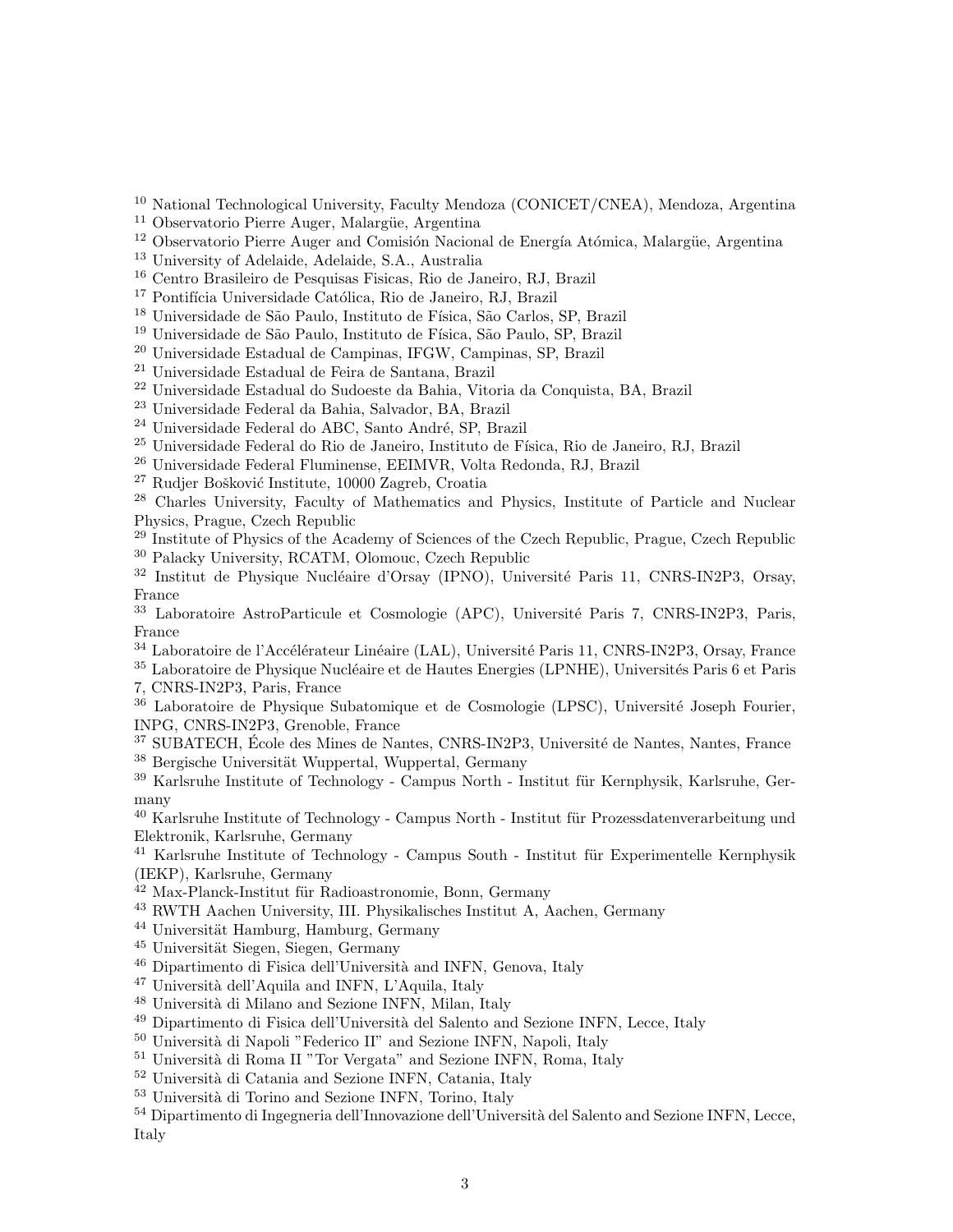Istituto di Astrofisica Spaziale e Fisica Cosmica di Palermo (INAF), Palermo, Italy

<sup>57</sup> Istituto di Fisica dello Spazio Interplanetario (INAF), Università di Torino and Sezione INFN, Torino, Italy

INFN, Laboratori Nazionali del Gran Sasso, Assergi (L'Aquila), Italy

Università di Palermo and Sezione INFN, Catania, Italy

 $^{63}$  Benemérita Universidad Autónoma de Puebla, Puebla, Mexico

<sup>64</sup> Centro de Investigación y de Estudios Avanzados del IPN (CINVESTAV), México, D.F., Mexico

Universidad Michoacana de San Nicolas de Hidalgo, Morelia, Michoacan, Mexico

Universidad Nacional Autonoma de Mexico, Mexico, D.F., Mexico

IMAPP, Radboud University Nijmegen, Netherlands

Kernfysisch Versneller Instituut, University of Groningen, Groningen, Netherlands

Nikhef, Science Park, Amsterdam, Netherlands

ASTRON, Dwingeloo, Netherlands

Institute of Nuclear Physics PAN, Krakow, Poland

<sup>73</sup> University of Lódź, Lódź, Poland

<sup>74</sup> LIP and Instituto Superior Técnico, Technical University of Lisbon, Portugal

J. Stefan Institute, Ljubljana, Slovenia

Laboratory for Astroparticle Physics, University of Nova Gorica, Slovenia

<sup>80</sup> Instituto de Física Corpuscular, CSIC-Universitat de València, Valencia, Spain

Universidad Complutense de Madrid, Madrid, Spain

<sup>82</sup> Universidad de Alcalá, Alcalá de Henares (Madrid), Spain

Universidad de Granada & C.A.F.P.E., Granada, Spain

Universidad de Santiago de Compostela, Spain

Rudolf Peierls Centre for Theoretical Physics, University of Oxford, Oxford, United Kingdom

School of Physics and Astronomy, University of Leeds, United Kingdom

Argonne National Laboratory, Argonne, IL, USA

Case Western Reserve University, Cleveland, OH, USA

Colorado School of Mines, Golden, CO, USA

Colorado State University, Fort Collins, CO, USA

Colorado State University, Pueblo, CO, USA

Fermilab, Batavia, IL, USA

Louisiana State University, Baton Rouge, LA, USA

Michigan Technological University, Houghton, MI, USA

New York University, New York, NY, USA

Northeastern University, Boston, MA, USA

Ohio State University, Columbus, OH, USA

Pennsylvania State University, University Park, PA, USA

Southern University, Baton Rouge, LA, USA

University of Chicago, Enrico Fermi Institute, Chicago, IL, USA

University of Nebraska, Lincoln, NE, USA

University of New Mexico, Albuquerque, NM, USA

University of Wisconsin, Madison, WI, USA

University of Wisconsin, Milwaukee, WI, USA

Institute for Nuclear Science and Technology (INST), Hanoi, Vietnam

(†) Deceased

(a) at Konan University, Kobe, Japan

(f) now at University of Maryland

Abstract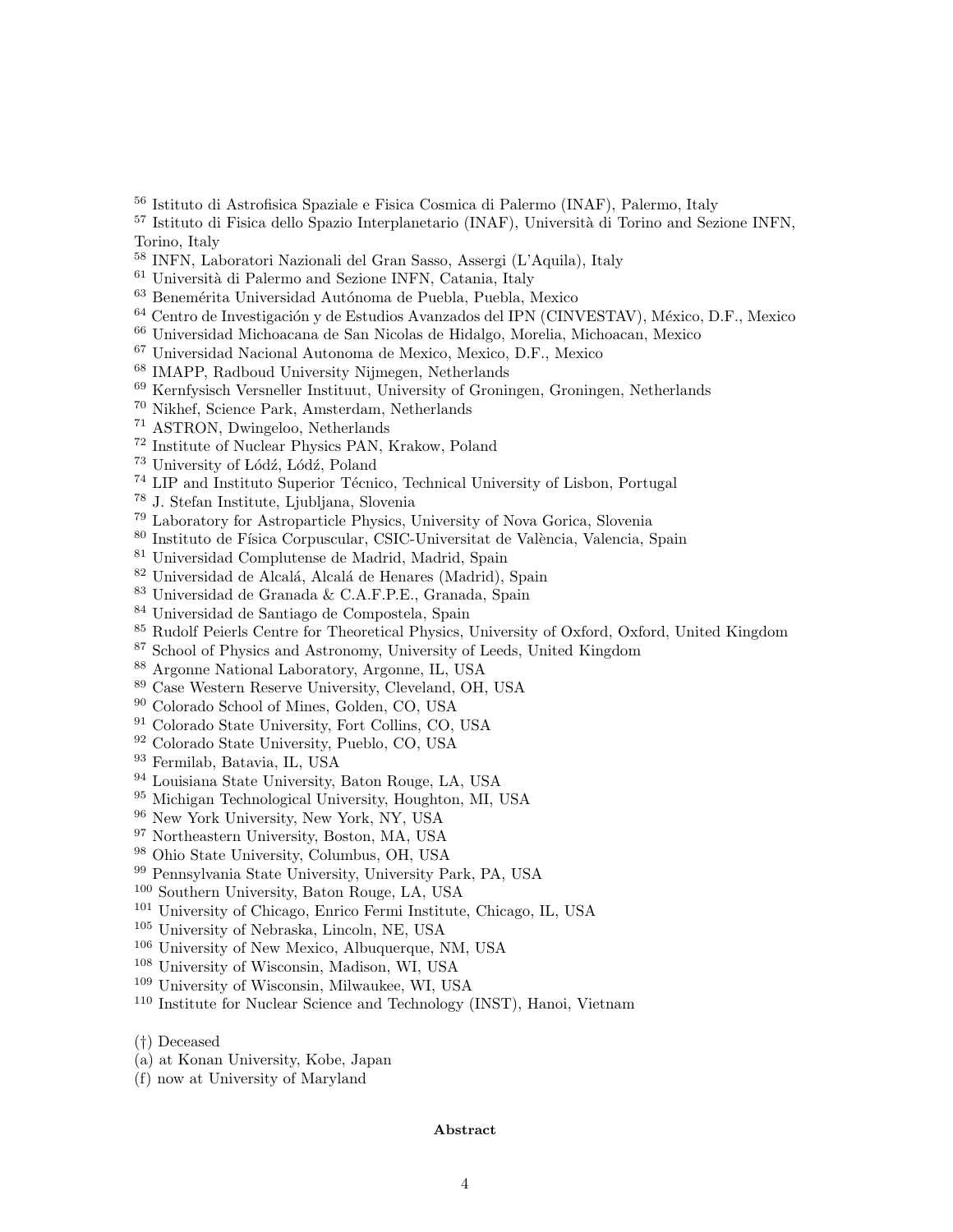We present a comprehensive study of the influence of the geomagnetic field on the energy estimation of extensive air showers with a zenith angle smaller than 60°, detected at the Pierre Auger Observatory. The geomagnetic field induces an azimuthal modulation of the estimated energy of cosmic rays up to the ∼ 2% level at large zenith angles. We present a method to account for this modulation of the reconstructed energy. We analyse the effect of the modulation on large scale anisotropy searches in the arrival direction distributions of cosmic rays. At a given energy, the geomagnetic effect is shown to induce a pseudo-dipolar pattern at the percent level in the declination distribution that needs to be accounted for.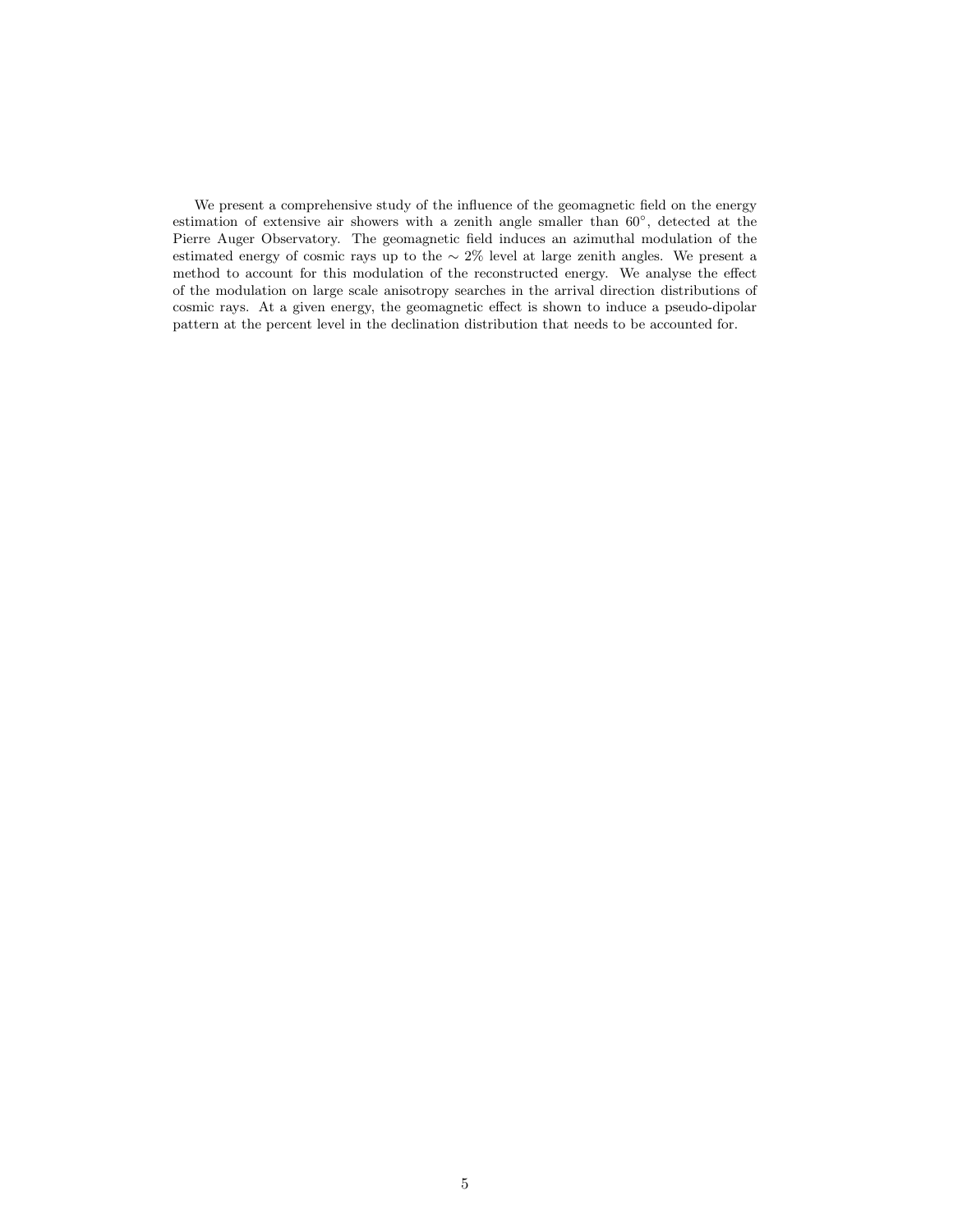### 1 Introduction

High energy cosmic rays generate extensive air showers in the atmosphere. The trajectories of the charged particles of the showers are curved in the Earth's magnetic field, resulting in a broadening of the spatial distribution of particles in the direction of the Lorentz force. While such effects are known to distort the particle densities in a dramatic way at zenith angles larger than  $\sim 60°$  [\[1,](#page-20-0) [2,](#page-20-1) [3,](#page-20-2) [4\]](#page-21-0), they are commonly ignored at smaller zenith angles where the lateral distribution function is well described by empirical models of the NKG-type [\[5,](#page-21-1) [6\]](#page-21-2) based on a radial symmetry of the distribution of particles in the plane perpendicular to the shower axis.

In this article, we aim to quantify the small changes of the particle densities at ground induced by the geomagnetic field for showers with zenith angle smaller than <sup>∼</sup>60◦ , focusing on the impacts on the energy estimator used at the Pierre Auger Observatory. As long as the magnitude of these effects lies well below the statistical uncertainty of the energy reconstruction, it is reasonable to neglect them in the framework of the energy spectrum reconstruction. As the strength of the geomagnetic field component perpendicular to the arrival direction of the cosmic ray,  $B_T$ , depends on both the zenith and the azimuthal angles  $(\theta, \varphi)$  of any incoming shower, these effects are expected to break the symmetry of the energy estimator in terms of the azimuthal angle  $\varphi$ . Such an azimuthal dependence translates into azimuthal modulations of the estimated cosmic ray event rate at a given energy. For any observatory located far from the Earth's poles, any genuine large scale pattern which depends on the declination translates also into azimuthal modulations of the cosmic ray event rate. Thus to perform a large scale anisotropy measurement it is critical to account for azimuthal modulations of experimental origin and for those induced by the geomagnetic field, as already pointed out in the analysis of the Yakutsk data [\[7\]](#page-21-3) and the ARGO-YBJ data [\[8\]](#page-21-4). Hence, this work constitutes an accompanying paper of a search for large scale anisotropies, both in right ascension and declination of cosmic rays detected at the Pierre Auger Observatory, the results of which will be reported in a forthcoming publication.

To study the influence of the geomagnetic field on the cosmic ray energy estimator, we make use of shower simulations and of the measurements performed with the surface detector array of the Pierre Auger Observatory, located in Malargüe, Argentina  $(35.2°S, 69.5°W)$  at 1400 m a.s.l. [\[9\]](#page-21-5). The Pierre Auger Observatory is designed to study cosmic rays (CRs) with energies above  $\sim 10^{18}$  eV. The surface detector array consists of 1660 water Cherenkov detectors sensitive to the photons and the charged particles of the showers. It is laid out over an area of  $3000 \text{ km}^2$ on a triangular grid and is overlooked by four fluorescence detectors. The energy at which the detection efficiency of the surface detector array saturates is  $\sim 3 \text{ EeV}$  [\[10\]](#page-21-6). For each event, the signals recorded in the stations are fitted to find the signal at 1000 m from the shower core,  $S(1000)$ , used as a measure of the shower size. The shower size  $S(1000)$  is converted to the value  $S_{38}$  that would have been expected had the shower arrived at a zenith angle of  $38°$ .  $S_{38}$  is then converted into energy using a calibration curve based on the fluorescence telescope measurements [\[11\]](#page-21-7).

The influence of the geomagnetic field on the spatial distribution of particles for showers with zenith angle less than 60◦ is presented in Section [2,](#page-8-0) through a toy model aimed at explaining the directional dependence of the shower size  $S(1000)$  induced by the geomagnetic field. The observation of this effect in the data of the Pierre Auger Observatory is reported in Section [3.](#page-10-0) In Section [4,](#page-12-0) we quantify the size of the  $S(1000)$  distortions with zenith and azimuthal angles by means of end-to-end shower simulations, and then present the procedure to convert the shower size corrected for the geomagnetic effects into energy using the Constant Intensity Cut method. In Section [5,](#page-15-0) the consequences on large scale anisotropies are discussed, while systematic uncertainties associated with the primary mass, the primary energy and the number of muons in showers are presented in Section [6.](#page-18-0)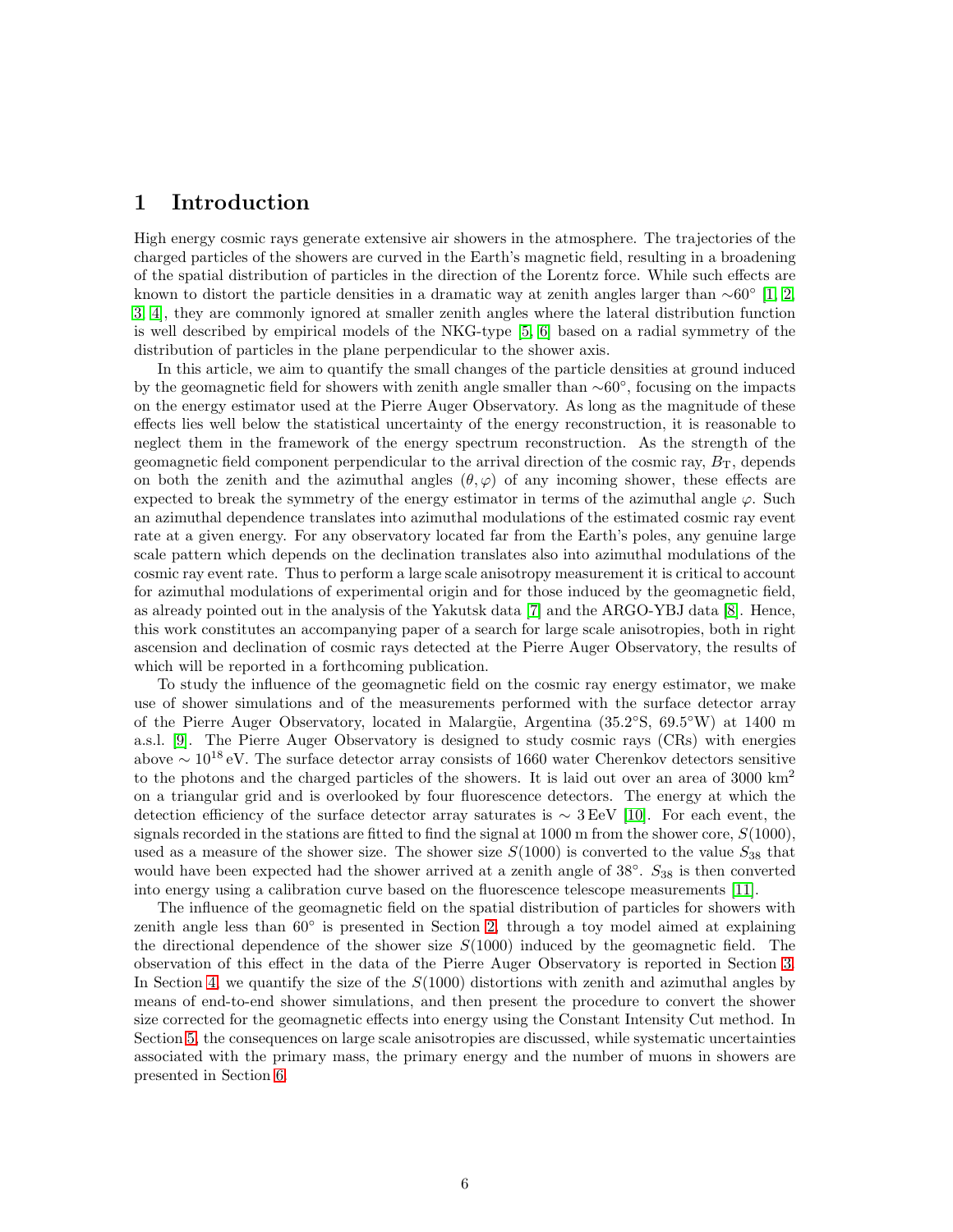

<span id="page-8-1"></span>Figure 1: The shower front plane coordinate system [\[2,](#page-20-1) [4\]](#page-21-0):  $\mathbf{e}_z$  is anti-parallel to the shower direction **u**, while  $\mathbf{e}_y$  is parallel to  $\mathbf{B}_T$ , the projection of the magnetic field **B** onto the shower plane x-y.  $(\psi, r)$  are the polar coordinates in the shower plane.

## <span id="page-8-0"></span>2 Influence of the geomagnetic field on extensive air showers

The interaction of a primary cosmic ray in the atmosphere produces mostly charged and neutral pions, initiating a hadronic cascade. The decay of neutral pions generates the electromagnetic component of the shower, while the decay of the charged pions generates the muonic one. Electrons undergo stronger scattering, so that the electron distribution is only weakly affected by the geomagnetic deflections. Muons are produced with a typical energy  $E_{\mu}$  of a few GeV (increasing with the altitude of production). The decay angle between pions and muons is causing only a small additional random deflection, as they almost inherit the transverse momentum  $p<sub>T</sub>$  of their parents (a few hundred  $\text{MeV}/c$ ) so that the distance of the muons from the shower core scales as the inverse of their energy. While the radial offset of the pions from the shower axis is of the order of a few 10 m, it does not contribute significantly to the lateral distribution of the muons observed on the ground at distances  $r \geq 100$  m. Hence, at ground level, the angular spread of the muons around the shower axis can be considered as mainly caused by the transverse momentum inherited from the parental pions.

After their production, muons are affected by ionisation and radiative energy losses, decay, multiple scattering and geomagnetic deflections. Below 100 GeV, the muon energy loss is mainly due to ionisation and is relatively small (amounting to about 2 MeV  $g^{-1}$  cm<sup>2</sup>), allowing a large fraction of muons to reach the ground before decaying. Multiple scattering in the electric field of air nuclei randomises the directions of muons to some degree, but the contribution to the total angular divergence of the muons from the shower axis remains small up to zenith angles of the shower-axis of about 80°.

Based on these general considerations, we now introduce a simple toy model aimed at understanding the main features of the muon density distortions induced by the geomagnetic field. We adopt the shower front plane coordinate system depicted in Fig. [1](#page-8-1) [\[2\]](#page-20-1). In the absence of the magnetic field, and neglecting multiple scattering, a relativistic muon of energy  $E_{\mu} \simeq c p_{\mu}$  and transverse momentum  $p<sub>T</sub>$  will reach the shower front plane after traveling a distance d at a position r from the shower axis given by

$$
r \simeq \frac{p_{\rm T}}{p_{\mu}} d \simeq \frac{c p_{\rm T}}{E_{\mu}} d. \tag{1}
$$

On the other hand, in the presence of the magnetic field, muons suffer additional geomagnetic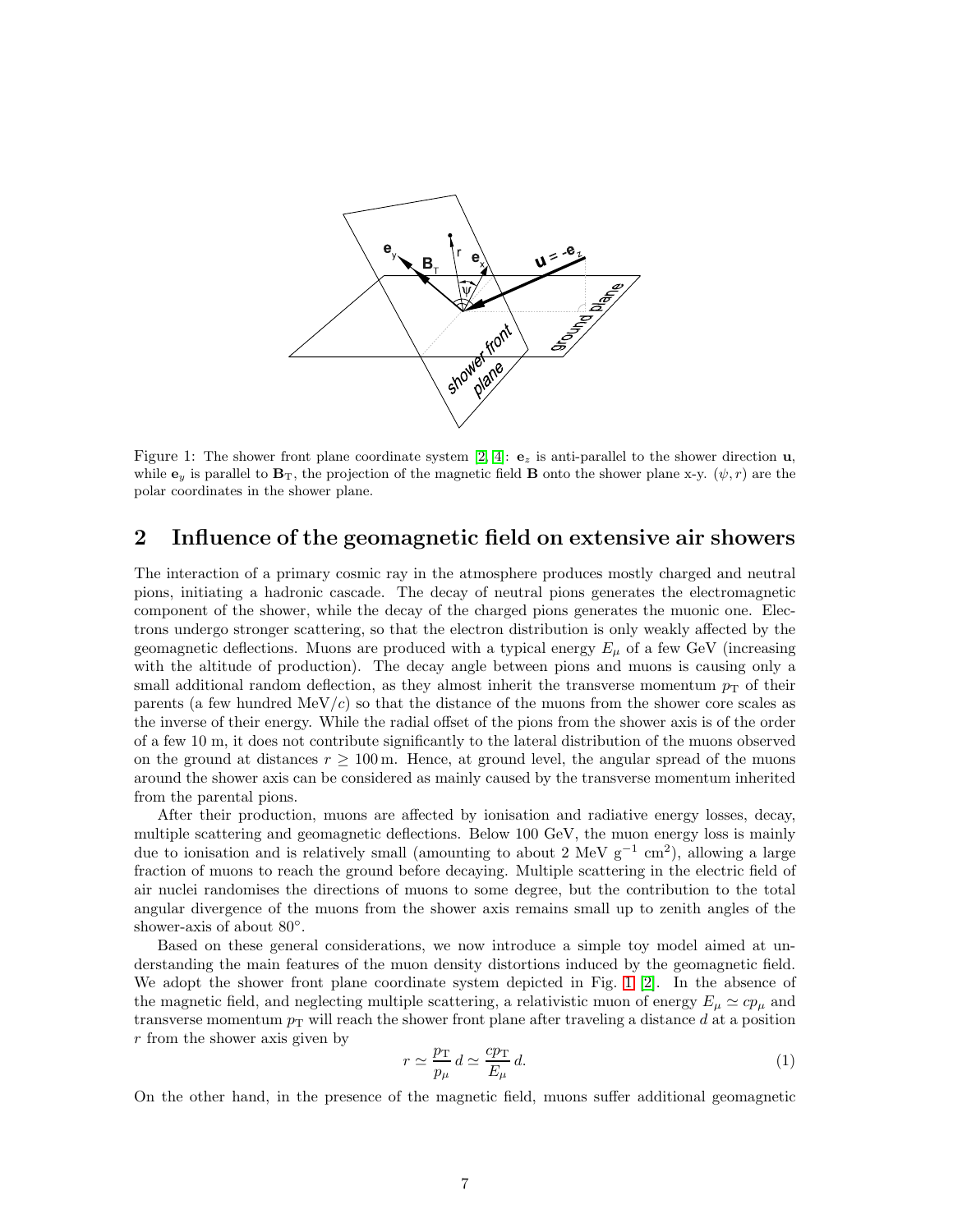

<span id="page-9-2"></span>Figure 2: Magnetic deviations as a function of the distance to the shower axis observed on a simulated vertical shower (points). Superimposed are the deviations expected from Eq. [\(3\)](#page-9-0) (line). The shaded region and the error bars give the corresponding dispersion.

deflections. We treat the geomagnetic field **B** in Malargüe as a constant field<sup>[1](#page-9-1)</sup>,

$$
B = 24.6 \,\mu\text{T}, \qquad D_{\text{B}} = 2.6^{\circ}, \qquad I_{\text{B}} = -35.2^{\circ}, \tag{2}
$$

 $D<sub>B</sub>$  and  $I<sub>B</sub>$  being the geomagnetic declination and inclination. The deflection of a relativistic muon in the presence of a magnetic field with transverse component  $B_T$  can be approximated with

<span id="page-9-0"></span>
$$
\delta x_{\pm} \simeq \pm \frac{ecB_{\rm T}d^2}{2E_{\mu}},\tag{3}
$$

where  $e$  is the elementary electric charge and the sign corresponds to positive/negative charged muons. The dependence of the geomagnetic deflections  $\delta x \equiv \delta x_+ = -\delta x_-$  on the distance to the shower axis  $r = \sqrt{x^2 + y^2}$  is illustrated in Fig. [2](#page-9-2) obtained by comparing the position of the same muons in the presence or in the absence of the geomagnetic field in a simulated vertical shower of a proton at 5 EeV. The deviations expected from the expression for  $\delta x_{\pm}$  are also shown in the same graph (solid line). It was obtained by inserting muon energy and distance at the production point of the simulated muons into Eq. [\(3\)](#page-9-0). It turns out that Eq. [\(3\)](#page-9-0) estimates rather well the actual deviations, though the distance between the actual and the predicted deviations increases at large r. This is mainly because on the one hand  $d$  underestimates the actual travel length to a larger extent at larger  $r$ , while on the other hand the magnetic deviation actually increases while muons gradually lose energy during travel. Hence, from the muon density  $\rho_{\mu}(x, y)$  in the transverse plane in the absence of the geomagnetic field, the corresponding density  $\overline{\rho}_{\mu}(\overline{x},\overline{y})$  in the presence of such a field can be obtained by making the following Jacobian transformation, in the same way as in the framework of very inclined showers [\[2\]](#page-20-1),

<span id="page-9-3"></span>
$$
\overline{\rho}_{\mu}(\overline{x}, \overline{y}) = \left| \frac{\partial(x, y)}{\partial(\overline{x}, \overline{y})} \right| \rho_{\mu}(x(\overline{x}, \overline{y}), y(\overline{x}, \overline{y})). \tag{4}
$$

Here, the term "muon density" refers to the time-integrated muon flux through the transverse shower front plane associated to the air shower, and the barred coordinates represent the positions of the muons in the transverse plane in the presence of the geomagnetic field:

$$
\overline{x} = x + \delta x_{\pm}(x, y), \n\overline{y} = y.
$$
\n(5)

<span id="page-9-1"></span><sup>&</sup>lt;sup>1</sup>In Malargüe the geomagnetic field has varied by about 1<sup>°</sup> in direction and 2% in magnitude over 10 years [\[12\]](#page-21-8).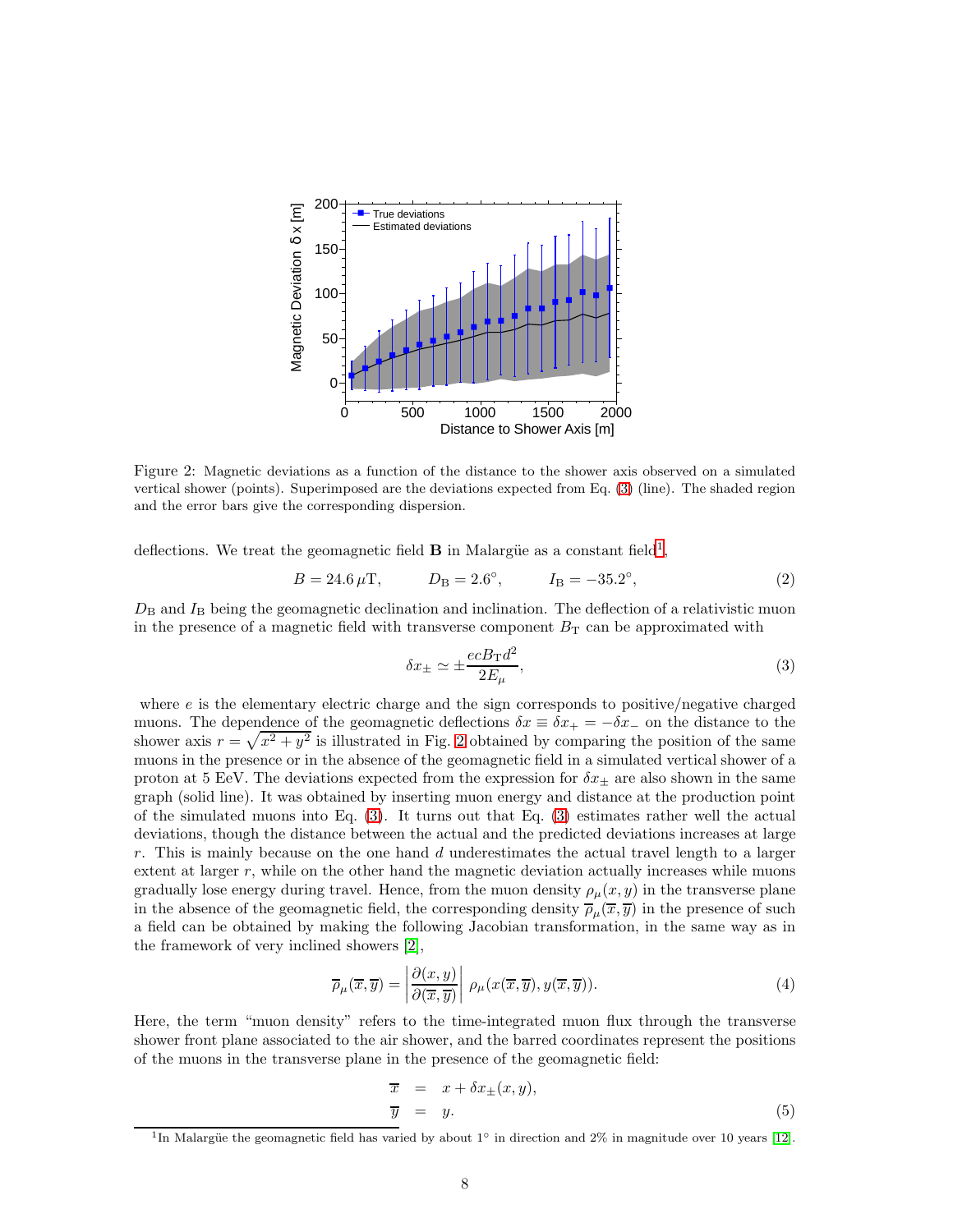

<span id="page-10-1"></span>Figure 3: Relative changes of  $\Delta \rho_\mu / \rho_\mu$  in the transverse shower front plane due to the presence of the geomagnetic field, obtained at zenith angle  $\theta = 60^\circ$  and azimuthal angle aligned along  $D_B + 180^\circ$ .

Since Eq. [\(4\)](#page-9-3) induces changes of the shower size  $S(1000)$ , it is of particular interest to get an approximate relationship between  $\rho$  and  $\overline{\rho}$  around 1000 m. From Fig. [2,](#page-9-2) it is apparent that around 1000 m the mean magnetic deviation is approximately constant over a distance range larger than the size of the deviation. When focusing on the changes of density at 1000 m from the shower core, it is thus reasonable to neglect the x and y dependence of the deviation  $\delta x_{\pm}$ , which allows an approximation of the density  $\overline{\rho}_{\mu}(\overline{x}, \overline{y})$  around 1000 m as

<span id="page-10-2"></span>
$$
\overline{\rho}_{\mu}(\overline{x}, \overline{y}) \simeq \rho_{\mu_{+}}(\overline{x} - \delta x_{+}, \overline{y}) + \rho_{\mu_{-}}(\overline{x} - \delta x_{-}, \overline{y})
$$
\n
$$
\simeq \rho_{\mu}(\overline{x}, \overline{y}) + \frac{(\delta x)^{2}}{2} \frac{\partial^{2} \rho_{\mu}}{\partial \overline{x}^{2}} (\overline{x}, \overline{y}), \tag{6}
$$

where we assumed  $\rho_{\mu_-} = \rho_{\mu_+} = \rho_{\mu_+}/2$ . The two opposite muon charges cancel out the linear term in  $\delta x$  and we see that magnetic effects change the muon density around 1000 m by a factor proportional to  $(\delta x)^2 \propto B_{\rm T}^2 \propto \sin^2(\overline{\mathbf{u}}, \overline{\mathbf{b}})$ , where **u** and  $\mathbf{b} = \mathbf{B}/|B|$  denote the unit vectors in the shower direction and the magnetic field direction, respectively. This is particularly important with regard to the azimuthal behaviour of the effect, as the azimuthal dependence is contained only in the  $B_T^2(\theta, \varphi)$  term. This dependency is therefore a generic expectation outlined by this toy model. The model will be verified in Section [4](#page-12-0) by making use of complete simulation of showers. On the other hand, the zenith angle dependence relies on other ingredients that we will probe in an accurate way in Section [4,](#page-12-0) such as the altitude distribution of the muon production and the muon energy distribution.

# <span id="page-10-0"></span>3 Observation of geomagnetic effects in the Pierre Auger Observatory data

To illustrate the differences between  $\overline{\rho}_{\mu}$  and  $\rho_{\mu}$  described in Eq. [\(4\)](#page-9-3), the relative changes  $\Delta \rho_{\mu}/\rho_{\mu}$ are shown in Fig. [3](#page-10-1) in the transverse shower front plane by producing muon maps from simulations at zenith angle  $\theta = 60^{\circ}$  and azimuthal angle aligned along  $D_{\rm B} + 180^{\circ}$  in the presence and in the absence of the geomagnetic field. A predominant quadrupolar asymmetry at the few percent level is visible, corresponding to the separation of positive and negative charges in the direction of the Lorentz force.

This quadrupolar asymmetry is expected to induce to some extent a quadrupolar modulation of the surface detector signals as a function of the polar angle on the ground, defined here as the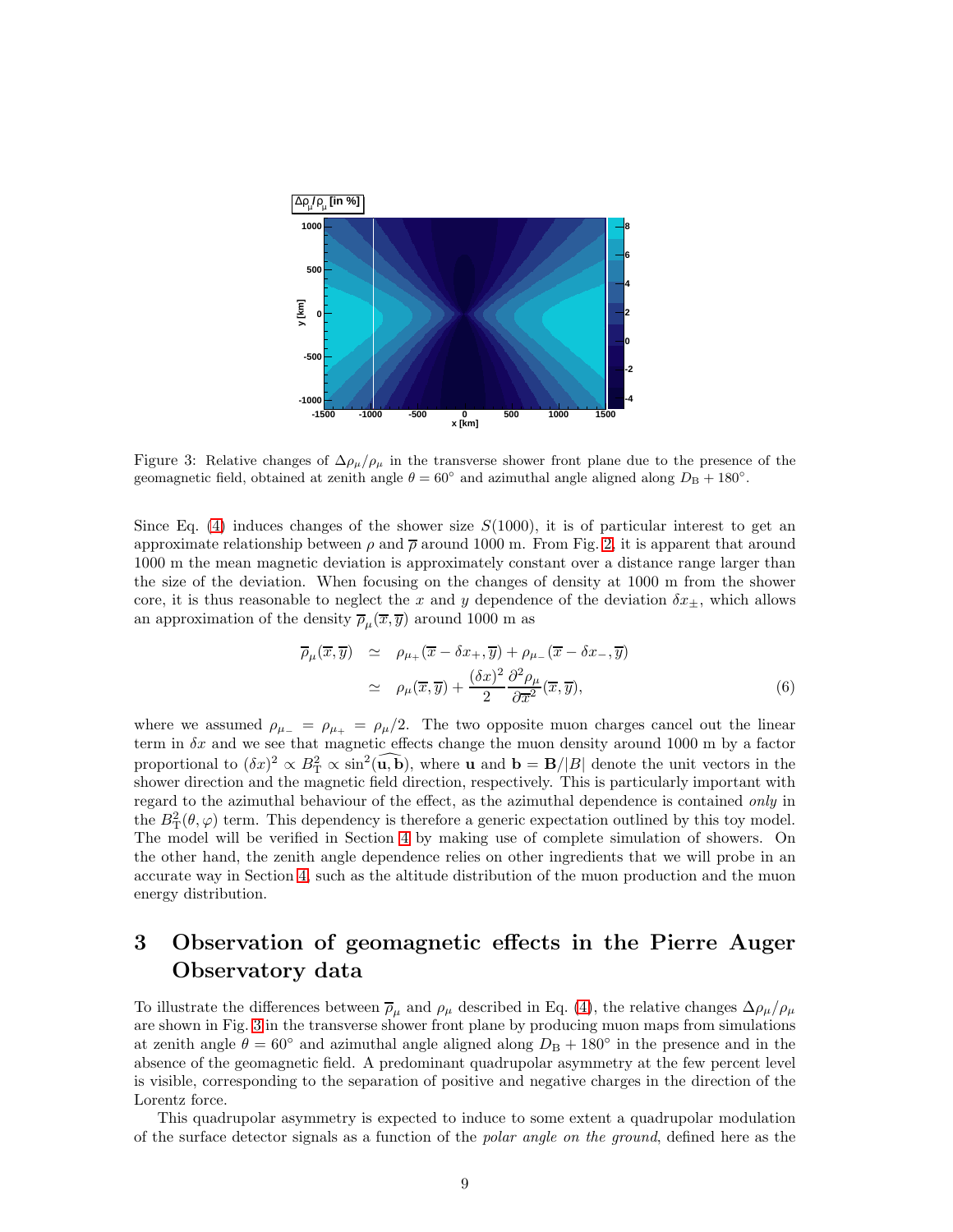

<span id="page-11-0"></span>Figure 4: Definition of angle  $\Phi$  with respect to the magnetic East  $E_{\text{mag}}$  and the shower core for a given shower direction **u** and a surface detector at **r**. The azimuthal angle of the magnetic field vector **B** defines the magnetic North  $N_{\text{mag}}$ .



<span id="page-11-1"></span>Figure 5: Average ratio of the true signal in each surface detector with respect to the expected one as a function of the polar angle on the ground. Left panel: using simulated showers in the presence (thick points) and in the absence (thin points) of the geomagnetic field. Right panel: using real data above 4 EeV. The solid lines give the fit of a quadrupolar modulation to the corresponding points.

angle between the axis given by the shower core and the surface detector, and the magnetic East  $\varphi_{\rm B}^{\rm E} = -D_{\rm B} = -2.6^{\circ}$  (Fig. [4\)](#page-11-0). The use of this particular angle, instead of the polar angle  $\psi$  which is defined in the shower front plane (see Fig. [1\)](#page-8-1), allows us to remove dipolar asymmetries in the surface detector signals, the origin of which is related to the radial divergence of particles from the shower axis. Such asymmetries cancel out in this analysis, due to the isotropic distribution of the cosmic rays. To demonstrate the geomagnetic effect, we produced a realistic Monte-Carlo simulation using 30000 isotropically distributed showers (with zenith angles less than 60<sup>°</sup>) with random core positions within the array. The injected primary energies were chosen to be greater than 4 EeV (safely excluding angle dependent trigger probability) and distributed according to a power law energy spectrum  $dN/dE \propto E^{-\gamma}$  with power index  $\gamma = 2.7$ , so that this shower library is as close as possible to the real data set. To each shower we apply the reconstruction procedure of the surface detector, leading to a fit of the lateral distribution function [\[11\]](#page-21-7). The lateral distribution function parametrizes the signal strength in the shower plane, assuming circular shower symmetry. By evaluating the lateral distribution function at the position of the surface detector, we obtain the expected signal  $S_{\text{exp}}$ . This signal can be compared to the true signal in the surface detector  $S_{\text{SD}}$ . The ratio between the observed and expected signals as a function of the polar angle on the ground in simulated showers is shown in the left panel of Fig. [5,](#page-11-1) with (thick points) and without (thin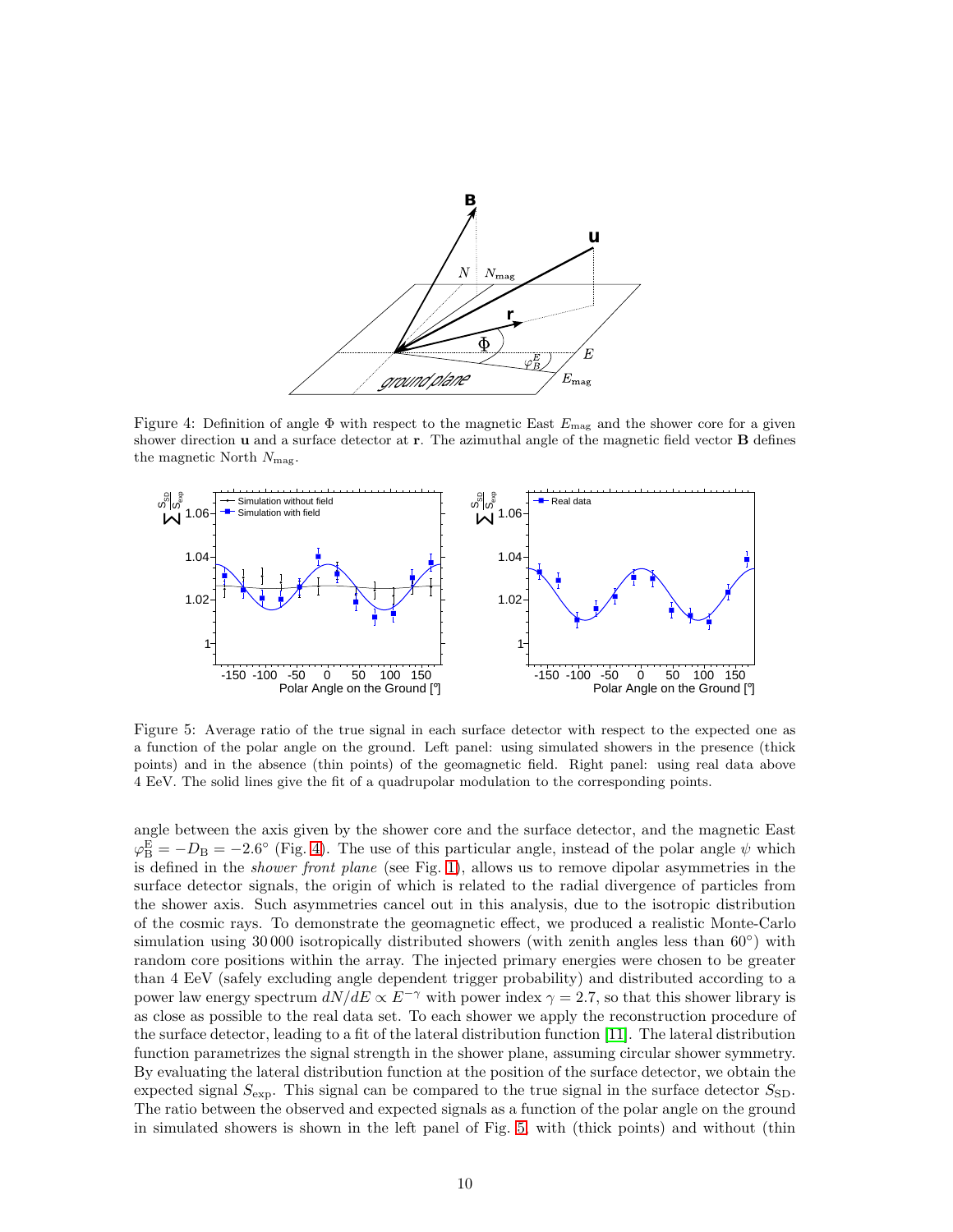points) the geomagnetic field. While a significant quadrupolar modulation with a fixed phase along  $D_{\rm B}$  and amplitude  $\simeq (1.1 \pm 0.2)\%$  is observed when the field is on, no such modulation is observed when the field is off ( $\simeq (0.1 \pm 0.2)\%$ ), as expected. In the right panel, the same analysis is performed on the real data above 4 EeV, including again about 30 000 showers. A significant modulation of  $\simeq (1.2 \pm 0.2)\%$  is observed, agreeing both in amplitude and phase within the uncertainties with the simulations performed in the presence of the geomagnetic field. This provides clear hints of the influence of the geomagnetic field in the Auger data.

Note that this analysis is restricted to surface detectors that are more than 1000 m away from the shower core. This cut is motivated by Fig. [3,](#page-10-1) showing that the quadrupolar amplitude is larger at large distances from the shower core. We further require the surface detectors to have signals larger than 4 VEM<sup>[2](#page-12-1)</sup>. This cut is a compromise between keeping good statistics and keeping trigger effects small. Above 4 VEM the measured amplitude does not depend systematically on the signal strength cut. However a cut in the surface detector signals induces a statistical trigger bias because showers with upward signal fluctuations will trigger more readily. This explains the small discrepancy between real and Monte-Carlo data in terms of the global normalisation in Fig. [5](#page-11-1) which differs from 1 by  $\sim$ 3%. Cutting at larger signals reduces this discrepancy.

Most importantly, depending on the incoming direction, the quadrupolar asymmetry is also expected to affect the shower size  $S(1000)$  and thus the energy estimator as qualitatively described in Eq. [\(6\)](#page-10-2). Consequently, these effects are expected to modulate the estimated cosmic ray event rate at a given energy as a function of the incoming direction, and in particular to generate a North/South asymmetry in the azimuthal distribution<sup>[3](#page-12-2)</sup>. Such an asymmetry is also expected in the case of a genuine large scale modulation of the flux of cosmic rays. However related analyses of the azimuthal distribution are out of the scope of this paper, and we restrict ourselves in the rest of this article to present a comprehensive study of the geomagnetic distortions of the energy estimator. This will allow us to apply the corresponding corrections in a forthcoming publication aimed at searching for large scale anisotropies.

## <span id="page-12-0"></span>4 Geomagnetic distortions of the energy estimator

#### 4.1 Geomagnetic distortions of the shower size  $S(1000)$

The toy model presented in Section [2](#page-8-0) allows us to understand the main features of the influence of the geomagnetic field on the muonic component of extensive air showers. To get an accurate estimation of the distortions induced by the field on the shower size  $S(1000)$  as a function of both the zenith and the azimuthal angles, we present here the results obtained by means of end-toend simulations of proton-initiated showers generated with the AIRES program [\[14\]](#page-21-9) and with the hadronic interaction model QGSJET [\[15\]](#page-21-10). We have checked that the results obtained with the CORSIKA program [\[16\]](#page-21-11) are compatible. We consider a fixed energy  $E = 5$  EeV and seven fixed zenith angles between  $\theta = 0^{\circ}$  and  $\theta = 60^{\circ}$ . The dependency of the effect in terms of the primary mass and of the number of muons in showers as well as its evolution with energy are sources of systematic uncertainties. The influence of such systematics will be quantified in Section [6.](#page-18-0) Within our convention for the azimuthal angle, the azimuthal direction of the magnetic North is  $\varphi_{\rm B}^{\rm N} = 90^{\circ} - D_{\rm B} = 87.4^{\circ}$ . The zenith direction of the field is  $\theta_{\rm B} = 90^{\circ} - |I_{\rm B}| = 54.8^{\circ}$ .

To verify the predicted behaviour of the shower size shift in terms of  $B<sub>T</sub><sup>2</sup>$ , we first show the results of the simulations of 1000 showers at a zenith angle  $\theta = \theta_{\rm B}$  and for two distinct azimuthal angles  $\varphi = \varphi_B^N$  and  $\varphi = \varphi_B^N + 90^\circ$ . Each shower is then thrown 10 times at the surface detector array with random core positions and reconstructed using exactly the same reconstruction procedure as

<span id="page-12-1"></span> $2VEM$  - Vertical Equivalent Muon - is the average charge corresponding to the Cherenkov light produced by a vertical and central through-going muon in the surface detector. It is the unit used in the evaluation of the signal recorded by the detectors [\[13\]](#page-21-12).

<span id="page-12-2"></span><sup>&</sup>lt;sup>3</sup>The convention we use for the azimuthal angle  $\varphi$  is to define it relative to the East direction, counterclockwise.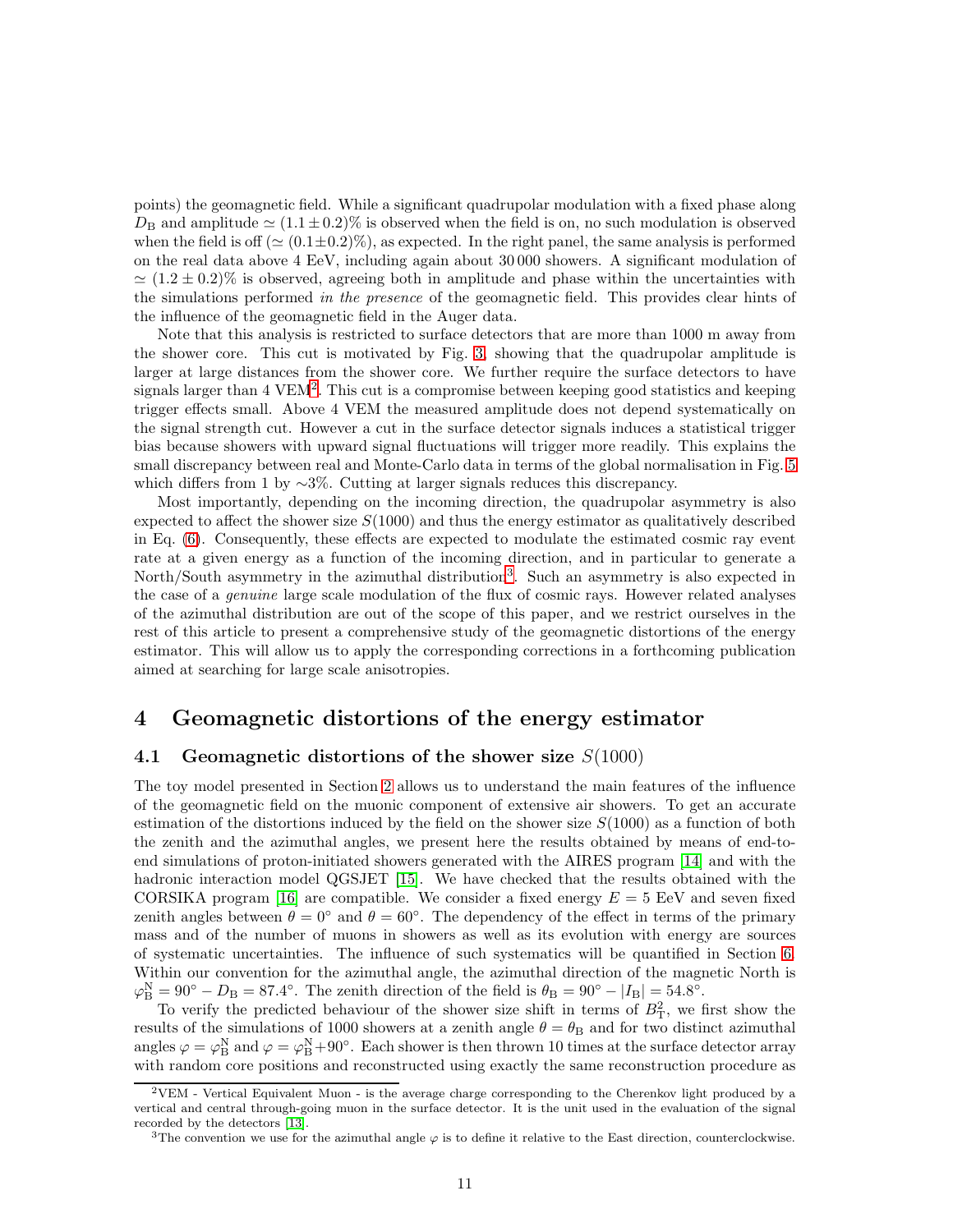

<span id="page-13-0"></span>Figure 6: Distributions of shower size  $S(1000)$  obtained by simulating showers at zenith angle  $\theta = \theta_B$  and azimuthal angle  $\varphi_B^N$  (left) and  $\varphi_B^N + 90^\circ$  (right). Thick histogram: no magnetic field. Dotted histogram: real magnetic field in Malargüe. Dashed histogram: twice the real magnetic field in Malargüe.



<span id="page-13-1"></span>Figure 7:  $\Delta S(1000)/S(1000)$  (in %) as a function of the azimuthal angle  $\varphi$ , at zenith angle  $\theta = \theta_B$  for two different field strengths. Points are obtained by Monte Carlo shower simulation, lines are the expected behavior (see Section [2\)](#page-8-0).

the one applied to real data. For this specific zenith angle  $\theta_{\rm B}$ , no shift is expected in the North direction  $\varphi_B^N$  as the transverse component of the magnetic field is zero. This is indeed the case as illustrated in the left panel of Fig.  $6$ , showing the distribution of reconstructed  $S(1000)$  for three different configurations of the magnetic field: no field, real field in Malargüe, and twice the real field in Malargüe. It can be seen that on average all histograms are – within the statistical uncertainties on the average – centered on the same value. In the right panel of Fig. [6](#page-13-0) we repeat the same analysis with the showers generated in the direction  $\varphi_B^N + 90^\circ$ . Since the transverse component of the field is now different from zero, a clear relative shift in terms of  $\Delta S(1000)/S(1000)$  is observed between the three distributions: the shift is  $\simeq 1.6\%$  between the configurations with and without the field, leading to a discrimination with a significance of  $\simeq 5.5 \sigma$ , while the shift is  $\simeq 6\%$  between the configurations with twice the real field and without the field leading to a discrimination with a significance of  $\simeq 20 \sigma$ . It can be noticed that the strength of the shift is thus in overall agreement with the expected scaling  $B<sub>T</sub><sup>2</sup>$ .

For the zenith angle  $\theta = \theta_B$ , in Fig. [7](#page-13-1) we show the shift of the mean  $S(1000)$  obtained by simulating 1000 showers in the same way as previously for eight different values of the azimuth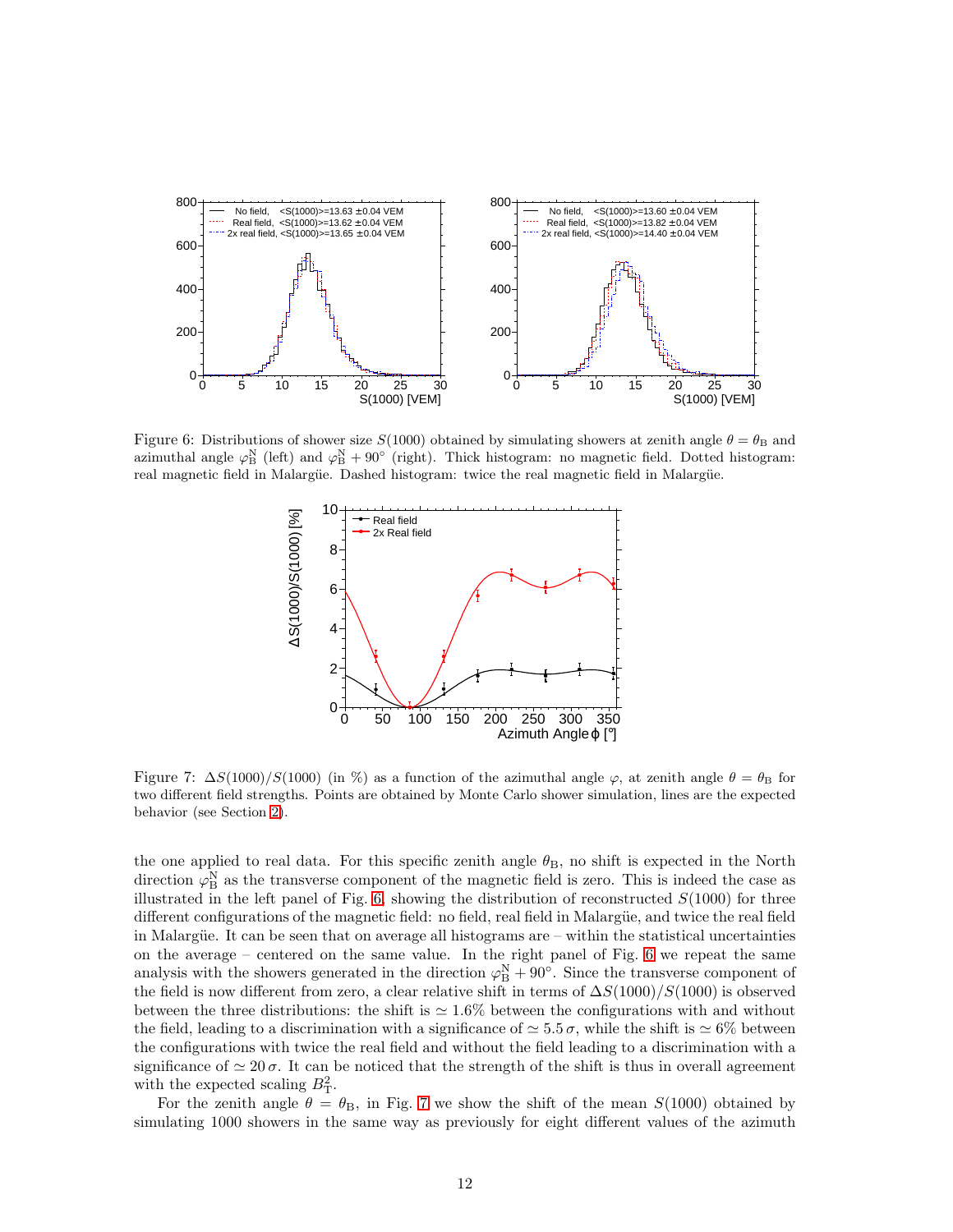

<span id="page-14-0"></span>Figure 8:  $G(\theta) = \Delta S(1000)/S(1000)/\sin^2(\widehat{\mathbf{u}, \mathbf{b}})$  as a function of the zenith angle  $\theta$ .

angle. Again, the results are displayed for configurations with the real field (bottom) and with twice the real field (top). The expected behaviours in terms of  $\Delta S(1000)/S(1000) = G(\theta_{\rm B}) \sin^2(\widehat{{\bf u},{\bf b}})$ are shown by the continuous curves, where the normalisation factor  $G$  is tuned by hand. Clearly, the shape of the curves agrees remarkably well with the Monte Carlo data within the uncertainties. Hence, this study supports the claim that the azimuthal dependence of the shift in  $S(1000)$  induced by the magnetic field is proportional to  $B_T^2(\theta, \varphi)$ , in agreement with the expectations provided by general considerations expressed in the previous section on the muonic component of the showers.

The  $B<sub>T</sub><sup>2</sup>$  term encompassing the overall azimuthal dependence at each zenith angle, the remaining shift  $G(\theta) = \Delta S(1000)/S(1000)/\sin^2(\widehat{\mathbf{u}, \mathbf{b}})$  depends on the zenith angle through the altitude distribution of the muon production, the muon energy distribution, and the weight of the muonic contribution to the shower size  $S(1000)$ . Repeating the simulations at different zenith angles, we plot  $G$  as a function of the zenith angle in Fig. [8.](#page-14-0) Due to the increased travel lengths of the muons and due to their larger relative contribution to  $S(1000)$  at high zenith angles, the value of G rises rapidly for angles above  $\simeq 40^{\circ}$ . The superimposed curve is an *empirical* fit, allowing us to get the following parametrisation of the shower size distortions induced by the geomagnetic field,

<span id="page-14-1"></span>
$$
\frac{\Delta S(1000)}{S(1000)}(\theta,\varphi) = 4.2 \cdot 10^{-3} \cos^{-2.8} \theta \sin^2(\widehat{\mathbf{u},\mathbf{b}}). \tag{7}
$$

#### 4.2 From shower size to energy

At the Pierre Auger Observatory, the shower size  $S(1000)$  is converted into energy E using a two-step procedure [\[11\]](#page-21-7). First, the evolution of  $S(1000)$  with zenith angle arising from the attenuation of the shower with increasing atmospheric thickness is quantified by applying the Constant Intensity Cut (CIC) method that is based on the (at least approximate) isotropy of incoming cosmic rays. The CIC relates relates  $S(1000)$  in vertical and inclined showers through a line of equal intensity in spectra at different zenith angles. This allows us to correct the value of  $S(1000)$  for attenuation by computing its value had the shower arrived from a fixed zenith angle, here 38 degrees (corresponding to the median of the angular distribution of events for energies greater than 3 EeV). This zenith angle independent estimator  $S_{38}$  is defined as  $S_{38} = S(1000)/CIC(\theta)$ . The calibration of  $S_{38}$  with energy E is then achieved using a relation of the form  $E = AS_{38}^B$ , where  $A = 1.49 \pm 0.06$ (stat) $\pm 0.12$ (syst) and  $B = 1.08 \pm 0.01$ (stat) $\pm 0.04$ (syst) were estimated from the correlation between  $S_{38}$  and E in a subset of high quality "hybrid events" measured simultaneously by the surface detector (SD) and the fluorescence detector (FD) [\[11\]](#page-21-7). In such a sample,  $S_{38}$  and E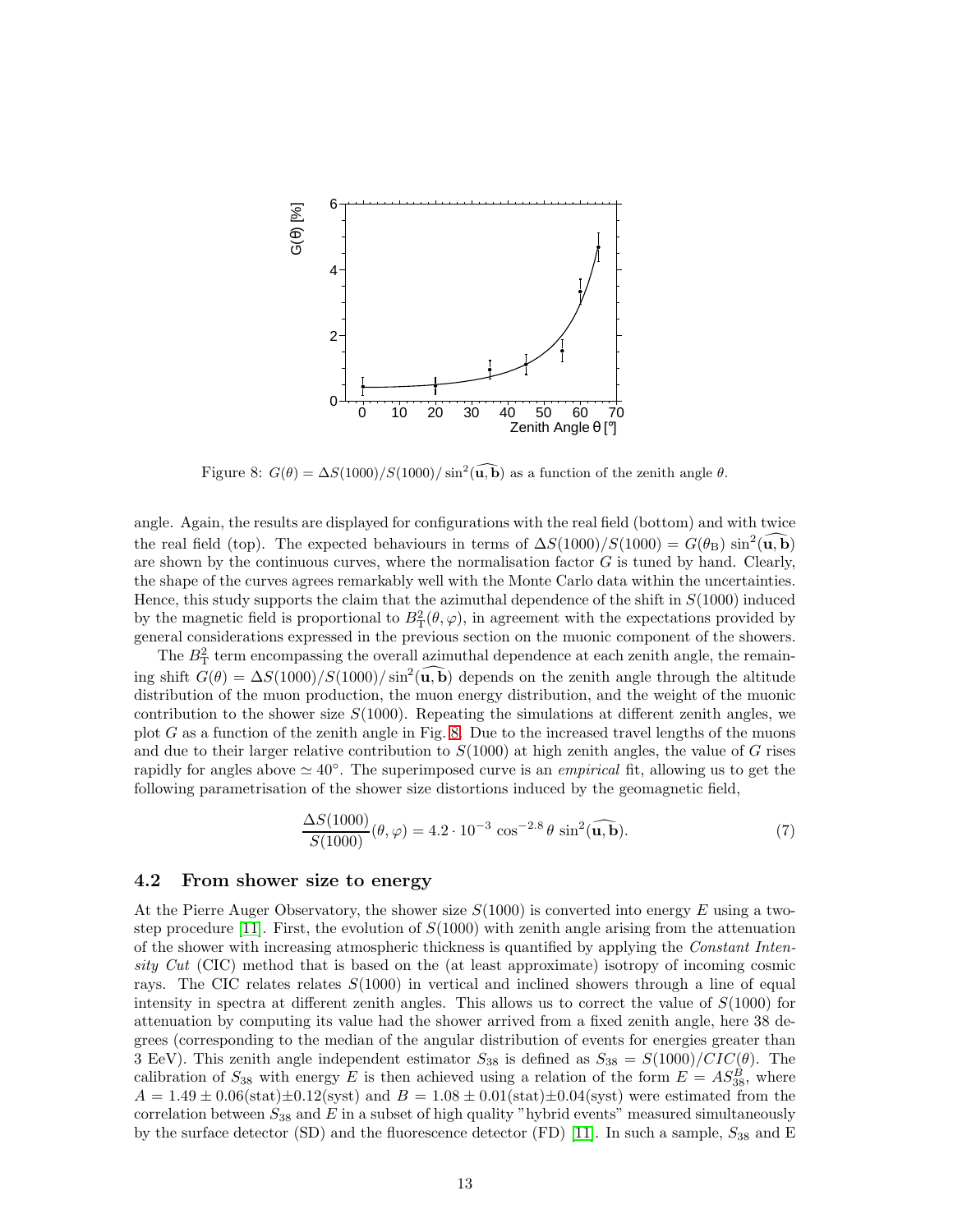

<span id="page-15-2"></span>Figure 9: Relative differences  $\Delta N/N$  as a function of the declination, for 2 different values of  $\theta_{\text{max}}$ .

are independently measured, with  $S_{38}$  from the SD and E from the FD.

This two-step procedure has an important consequence on the implementation of the energy corrections for the geomagnetic effects. The CIC curve is constructed assuming that the shower size estimator  $S(1000)$  does not depend on the azimuthal angle. The induced azimuthal variation of  $S(1000)$  due to the geomagnetic effect is thus averaged while the zenith angle dependence of the geomagnetic effects is absorbed when the CIC is implemented. To illustrate this in a simplified way, consider the case in which the magnetic field were directed along the zenith direction (*i.e.* in the case of a virtual Observatory located at the Southern magnetic pole) so that the transverse component of the magnetic field would not depend on the azimuthal direction of any incoming shower. Then the shift in  $S(1000)$  would depend *only* on the zenith angle in such a way that the Constant Intensity Cut method would by construction absorb the shift induced by  $G(\theta)$  into the empirical  $CIC(\theta)$  curve, while the empirical relationship  $E = AS_{38}^B$  would calibrate  $S_{38}$  into energy with no need for any additional corrections.

This leads us to implement the energy corrections for geomagnetic effects, relating the energy  $E_0$  reconstructed ignoring the geomagnetic effects to the *corrected* energy  $E$  by

<span id="page-15-1"></span>
$$
E = \frac{E_0}{(1 + \Delta(\theta, \varphi))^B},\tag{8}
$$

with

$$
\Delta(\theta, \varphi) = G(\theta) \left[ \sin^2(\widehat{\mathbf{u}, \mathbf{b}}) - \left\langle \sin^2(\widehat{\mathbf{u}, \mathbf{b}}) \right\rangle_{\varphi} \right]
$$
(9)

where  $\langle \cdot \rangle_{\varphi}$  denotes the average over  $\varphi$  and where B is one of the parameters used in the  $S_{38}$  to E conversion described above. This expression implies that energies are under-estimated preferentially for showers coming from the northern directions of the array, while they are over-estimated for showers coming from the southern directions, the size of the effect increasing with the zenith angle.

## <span id="page-15-0"></span>5 Consequences for large scale anisotropy searches

#### 5.1 Impact on the estimated event rate

To provide an illustration of the impact of the energy corrections for geomagnetic effects, we calculate here, as a function of declination  $\delta$ , the deviation of the event rate  $N_0(\delta)$ , measured if we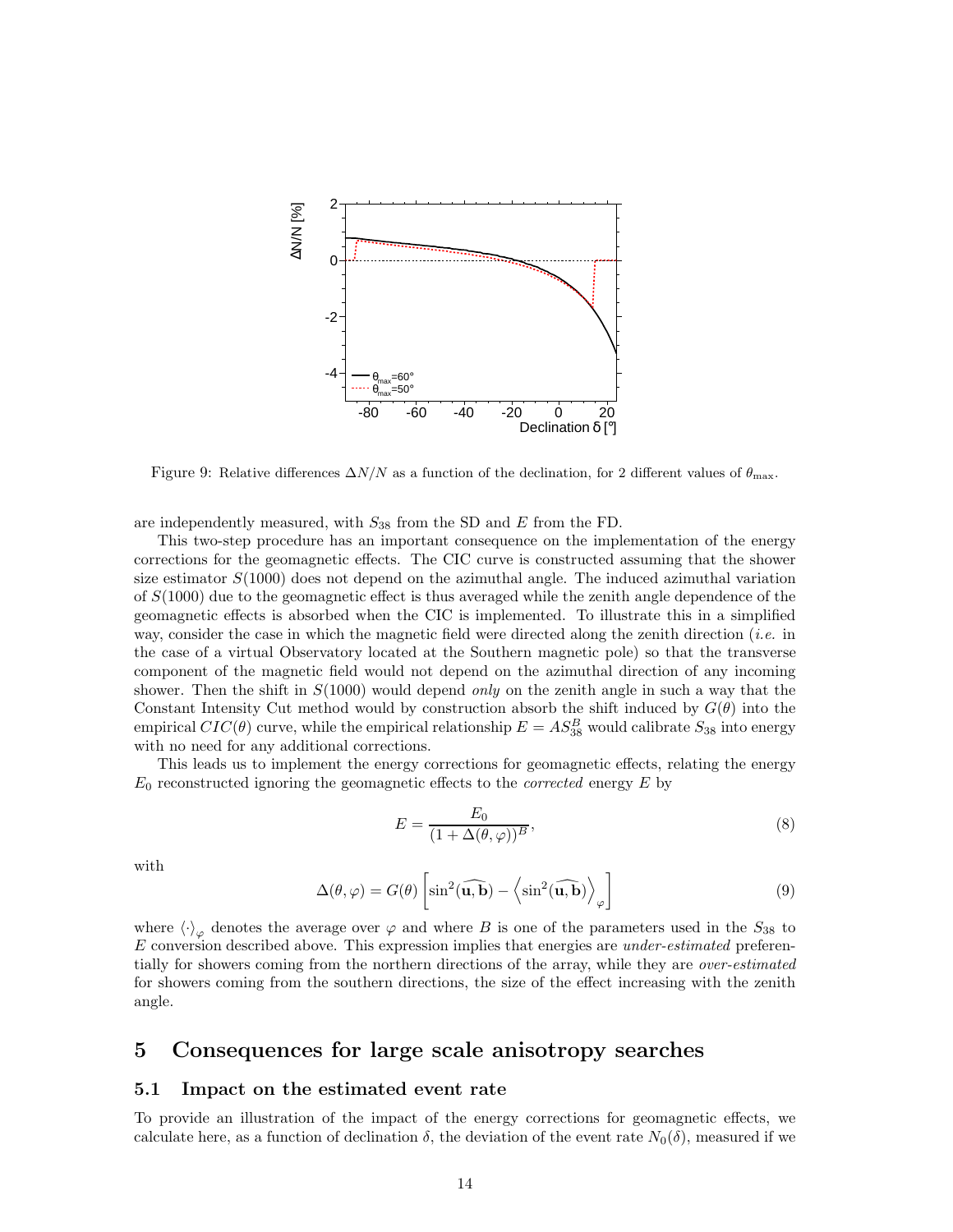were not to implement the corrections of the energy estimator by Eq. [\(8\)](#page-15-1), to the event rate  $N(\delta)$ expected from an isotropic background distribution.

The "canonical exposure" [\[17\]](#page-21-13) holds for a full-time operation of the surface detector array above the energy at which the detection efficiency is saturated over the considered zenith range. In such a case, the directional detection efficiency is simply proportional to  $\cos \theta$ ,

<span id="page-16-2"></span><span id="page-16-1"></span>
$$
\omega(\theta) \propto \cos(\theta) H(\theta - \theta_{\text{max}}) \tag{10}
$$

where H is the Heaviside function and  $\theta_{\text{max}}$  is the maximal zenith angle considered. The zenith angle is related to the declination  $\delta$  and the right ascension  $\alpha$  through

$$
\cos \theta = \sin \ell_{\text{site}} \sin \delta + \cos \ell_{\text{site}} \cos \delta \cos \alpha \tag{11}
$$

where  $\ell_{\text{site}}$  is the Earth's latitude of the Observatory. The event rate at a given declination  $\delta$  and above an energy threshold  $E_{\text{th}}$  is obtained by integrating in energy and right ascension  $\alpha$ ,

$$
N(\delta) \propto \int_{E_{\text{th}}}^{\infty} dE \int_{0}^{2\pi} d\alpha \,\omega(\theta) \,\frac{dN(\theta, \varphi, E)}{dE}
$$
\n(12)

Note that at lower energies this integral acquires an additional energy and angle dependent detection efficiency term  $\epsilon(E, \theta, \phi)$ . Hereafter we assume that the cosmic ray spectrum is a power law, *i.e.*  $dN/dE \propto E^{-\gamma}$ . From Eq. [\(8\)](#page-15-1) it follows that if the effect of the geomagnetic field were not accounted for, the measured energy spectrum would have a directional modulation given by

<span id="page-16-0"></span>
$$
\frac{\mathrm{d}N}{\mathrm{d}E_0} \propto \left[1 + \Delta(\theta, \varphi)\right]^{B(\gamma - 1)} E_0^{-\gamma}.\tag{13}
$$

This leads to the following measured event rate above a given uncorrected energy  $E_{\text{th}}$ ,

$$
N_0(\delta) \propto \int_{E_{\text{th}}}^{\infty} dE_0 \int_0^{2\pi} d\alpha \, H(\cos\theta - \cos\theta_{\text{max}}) \, \cos\theta \, \left[1 + \Delta(\theta, \varphi)\right]^{B(\gamma - 1)} E_0^{-\gamma},\tag{14}
$$

where  $\varphi$  is related to  $\alpha$  and  $\delta$  through

$$
\tan \varphi = \frac{\sin \delta \cos \ell_{\text{site}} - \cos \delta \cos \alpha \sin \ell_{\text{site}}}{\cos \delta \sin \alpha}.
$$
\n(15)

The event rate  $N_0(\delta)$  as a function of declination is then calculated using Eq. [\(13\)](#page-16-0) in Eq. [\(12\)](#page-16-1). The relative difference  $\Delta N/N$  is shown in Fig. [9](#page-15-2) as a function of the declination, with spectral index  $\gamma = 2.7$ . The energy over-estimation (under-estimation) of events coming preferentially from the Southern (Northern) azimuthal directions, as described in Eq. [\(8\)](#page-15-1), leads to an effective excess (deficit) of the event rate for  $\delta \lesssim -20^{\circ}$  ( $\delta \gtrsim -20^{\circ}$ ), with an amplitude of  $\simeq 2\%$  when considering  $\theta_{\text{max}} = 60^{\circ}$ . It is worth noting that this amplitude is reduced to within 1% when considering  $\theta_{\text{max}} = 50^{\circ}$ , as shown by the dotted line.

#### 5.2 Impact on dipolar modulation searches

The pattern displayed in Fig. [9](#page-15-2) roughly imitates a dipole with an amplitude at the percent level. To evaluate precisely the impact of this pattern on the assessment of a dipole moment in the reconstructed arrival directions and to probe the statistics needed for the sensitivity to such a spurious pattern, we apply the multipolar reconstruction adapted to the case of a partial sky coverage [\[18\]](#page-21-14) to mock data sets by limiting the maximum bound of the expansion  $L_{\text{max}}$  to 1 (pure dipolar reconstruction). Since the distortions are axisymmetric around the axis defined by the North and South celestial poles, only the multipolar coefficient related to this particular axis is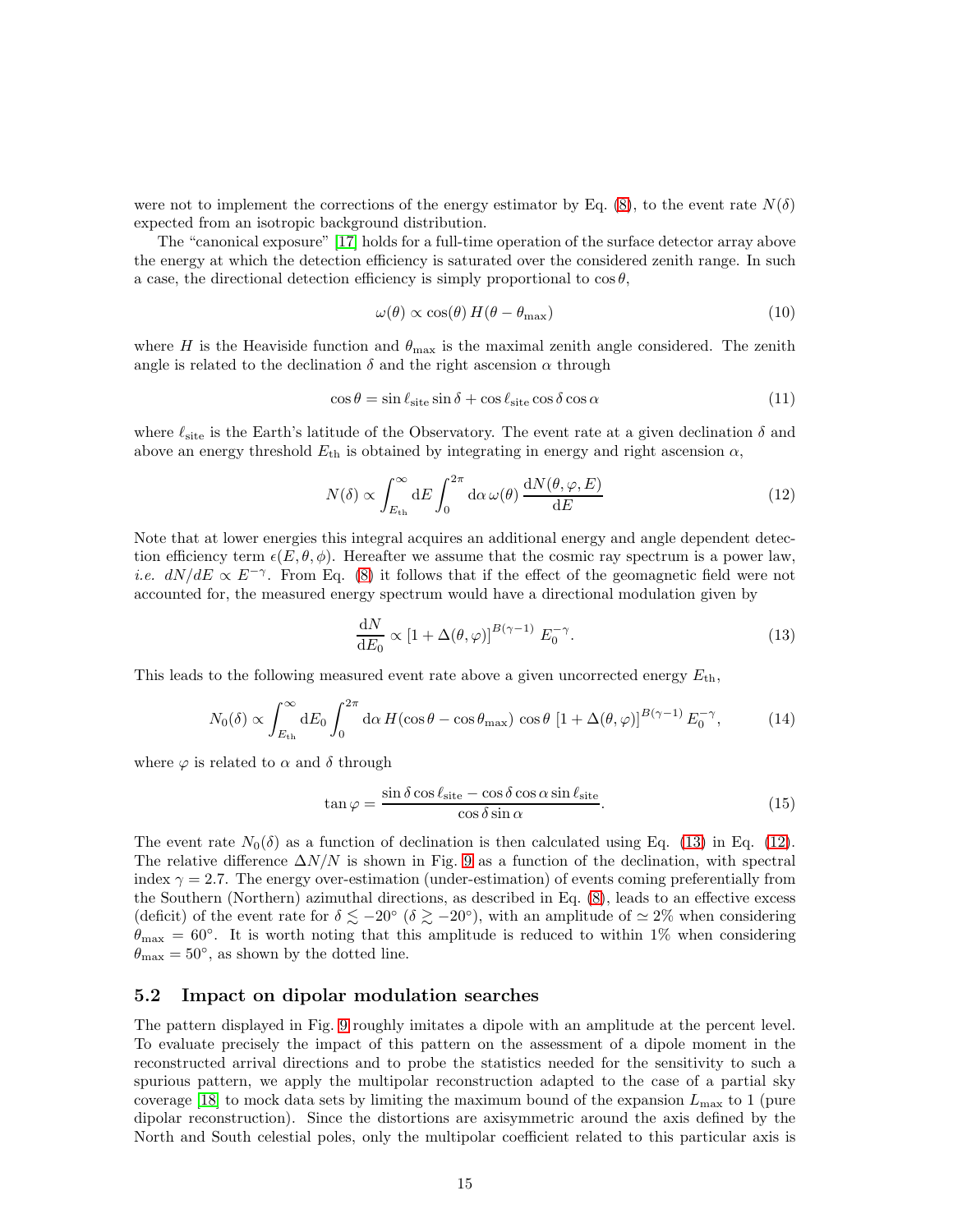

<span id="page-17-0"></span>Figure 10: Dipolar reconstruction of arrival directions of mock data sets with event rates distorted by the geomagnetic effects. Left: distributions of amplitudes. Right: distributions of declinations. The smooth lines give the expected distribution in the case of isotropy.

expected to be affected (here:  $a_{10}$ ). Consequently, this particular coefficient has impacts on both the amplitude of the reconstructed dipole and its direction with respect to the axis defined by the North and South celestial poles (the technical details of relating the estimation of the multipolar coefficients to the spherical coordinates of a dipole are given in the Appendix).

To simulate the directional distortions induced by Eq. [\(8\)](#page-15-1), each mock data set is drawn from the event rate  $N_0(\delta)$  corresponding to the uncorrected energies, and is reconstructed using the canonical exposure in Eq. [\(10\)](#page-16-2). The results of this procedure applied to 1000 samples are shown in Fig. [10.](#page-17-0) In the left panel, the distribution of the reconstructed amplitudes r using  $N = 300000$ events is shown by the dotted histogram. It clearly deviates from the expected isotropic distribution displayed as the dotted curve which corresponds to (see Appendix)

<span id="page-17-2"></span>
$$
p_R(r) = \frac{r}{\sigma \sqrt{\sigma_z^2 - \sigma^2}} \operatorname{erfi}\left(\frac{\sqrt{\sigma_z^2 - \sigma^2}}{\sigma \sigma_z} \frac{r}{\sqrt{2}}\right) \exp\left(-\frac{r^2}{2\sigma^2}\right),\tag{16}
$$

where erf $(z) = erf(iz)/i$ , and where the width parameters  $\sigma$  and  $\sigma_z$  can be calculated from the exposure function [\[18\]](#page-21-14). With the particular exposure function used here, it turns out that  $\sigma \simeq 1.02\sqrt{3/N}$  and  $\sigma_z \simeq 1.59\sqrt{3/N}$ . This allows us to estimate the spurious dipolar amplitude<sup>[4](#page-17-1)</sup> to be of the order of the mean of the dotted histogram, about  $\simeq 1.9\%$ . Consequently, we can estimate that the spurious effect becomes predominant as soon as the mean noise amplitude  $\langle r \rangle$ deduced from Eq. [\(16\)](#page-17-2) is of the order of 1.9%,

$$
\langle r \rangle = \sqrt{\frac{2}{\pi}} \left( \sigma_z + \frac{\sigma^2 \text{arctanh}(\sqrt{1 - \sigma^2/\sigma_z^2})}{\sqrt{\sigma_z^2 - \sigma^2}} \right) \simeq 1.9\%.
$$
 (17)

This translates into the condition  $N \simeq 32000$  (solid histogram). Using such a number of events, the bias induced on the amplitude reconstruction is illustrated in the same graph by the longer tail of the full histogram with respect to the expected one, and is even more evident in the right panel of Fig. [10,](#page-17-0) showing the distribution of the reconstructed declination direction of the dipole which already deviates to a large extent from the expected distribution.

<span id="page-17-1"></span><sup>&</sup>lt;sup>4</sup>Due to the partial sky exposure considered here, the estimate of the dipolar amplitude is biased by the higher multipolar orders needed to fully describe  $\Delta N/N$  shown in Fig. [10](#page-17-0) [\[18\]](#page-21-14). The aim of this calculation is only to provide a quantitative illustration of the spurious measurement which would be performed due to the geomagnetic effects when reconstructing a pure dipolar pattern.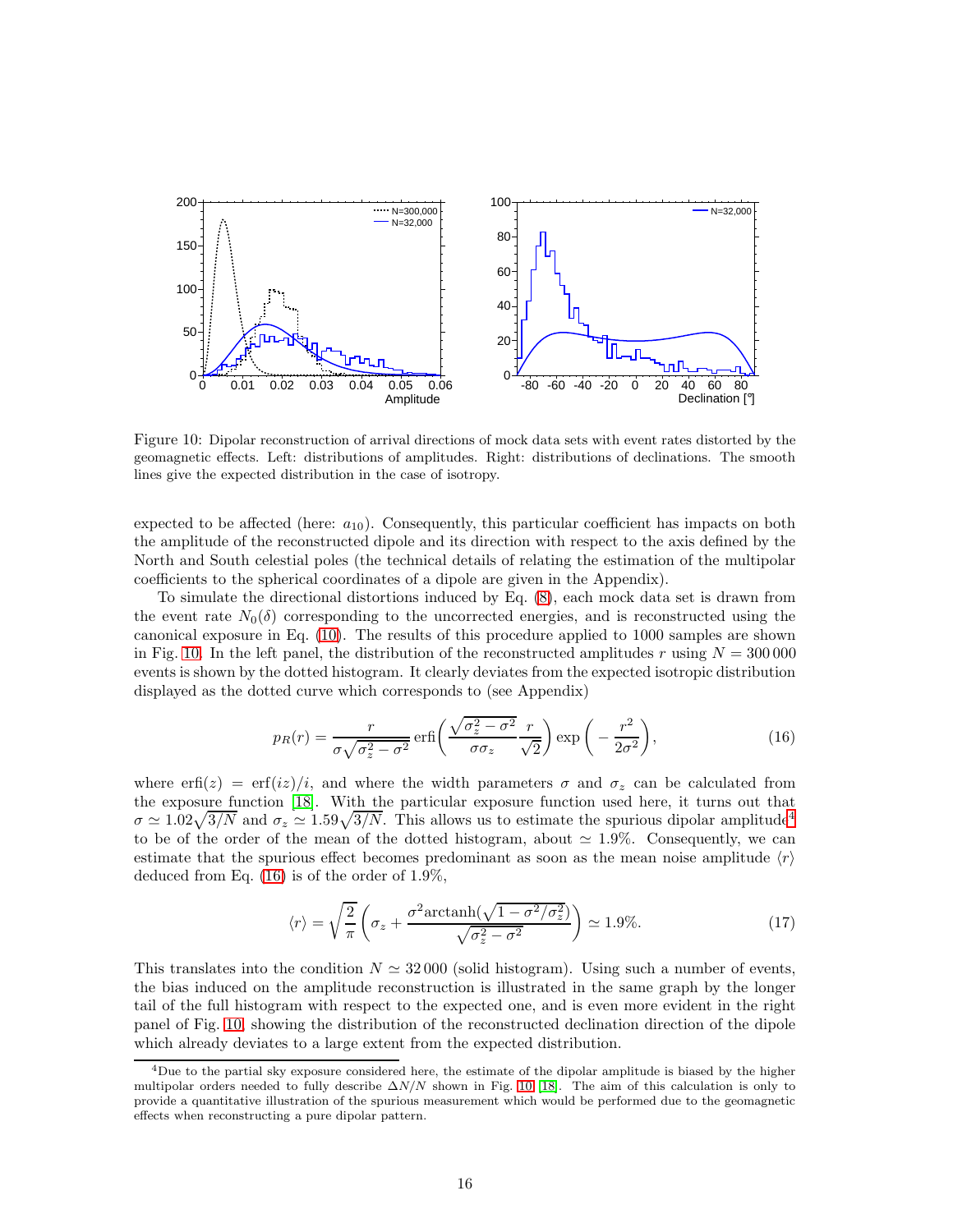

<span id="page-18-1"></span>Figure 11: Relative differences  $\Delta N/N$  as a function of the declination, for different primary masses, different primary energies, different hadronic models and for increased number of muons in showers.

## <span id="page-18-0"></span>6 Systematic uncertainties

The parametrisation of  $G(\theta)$  in Eq. [\(7\)](#page-14-1) was obtained by means of simulations of proton showers at a fixed energy. The height of the first interaction influences the production altitude of muons detected at 1000 m from the shower core at the ground level. Moreover, as muons are produced at the end of the hadronic cascade, when the energy of the charged mesons is diminished so much that their decay length becomes smaller than their interaction length (which is inversely proportional to the air density), the energy distribution of muons is also affected by the height of the first interaction. Because the air density is lower in the upper atmosphere, this mechanism results in an increase of the energy of muons. The muonic contribution to  $S(1000)$  depends also on both the primary mass and primary energy. For all these reasons, the parametrisation of  $G(\theta)$  is expected to depend on both the primary mass and primary energy.

To probe these influences, we repeat the same chain of end-to-end simulations using proton showers at energies of 50 EeV and iron showers at 5 EeV. Results in terms of the distortions of the observed event rate  $N(\delta)$  are shown in Fig. [11.](#page-18-1) We also display in the same graph the results obtained using the hadronic interaction model QGSJETII [\[19\]](#page-21-15). The differences with respect to the reference model are small, so that the consequences on large scale anisotropy searches presented in Section [5](#page-15-0) remain unchanged within the statistics available at the Pierre Auger Observatory.

In addition, there are discrepancies in the hadronic interaction model predictions regarding the number of muons in shower simulations and what is found in our data [\[20\]](#page-21-16). Higher number of muons influences the weight of the muonic contribution to  $S(1000)$ . The consequences of increasing the number of muons by a factor of 2 on the distortions of the observed event rate are also shown in Fig. [11.](#page-18-1) As the muonic contribution to  $S(1000)$  is already large at high zenith angles in the reference model, this increase of the number of muons does not lead to large differences.

## 7 Conclusion

In this work, we have identified and quantified a systematic uncertainty affecting the energy determination of cosmic rays detected by the surface detector array of the Pierre Auger Observatory. This systematic uncertainty, induced by the influence of the geomagnetic field on the shower development, has a strength which depends on both the zenith and the azimuthal angles. Consequently, we have shown that it induces distortions of the estimated cosmic ray event rate at a given energy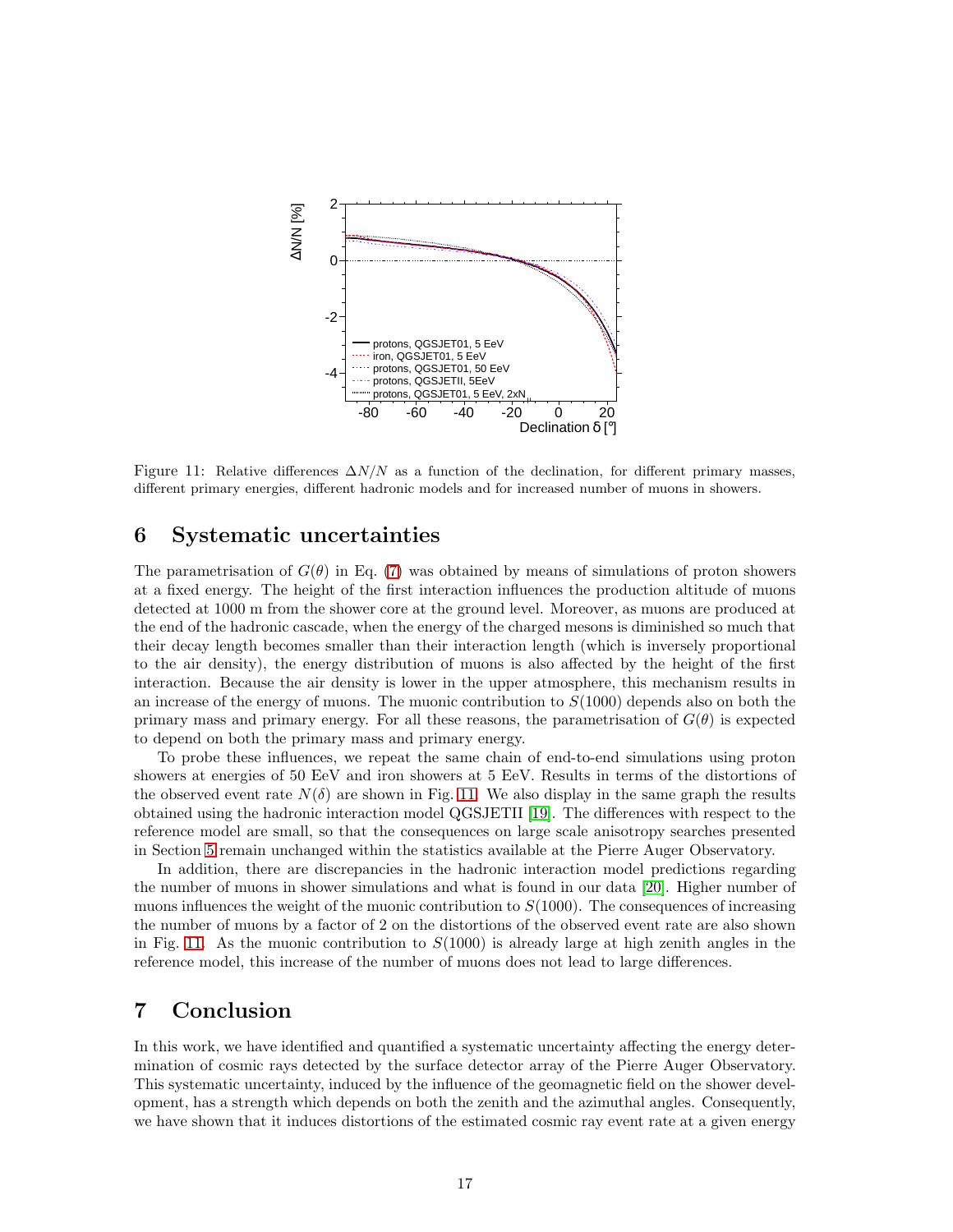at the percent level in both the azimuthal and the declination distributions, the latter of which mimics an almost dipolar pattern.

We have also shown that the induced distortions are already at the level of the statistical uncertainties for a number of events  $N \approx 32000$  (we note that the full Auger surface detector array collects about 6500 events per year with energies above 3 EeV). Accounting for these effects is thus essential with regard to the correct interpretation of large scale anisotropy measurements taking explicitly profit from the declination distribution.

## Acknowledgements

The successful installation, commissioning, and operation of the Pierre Auger Observatory would not have been possible without the strong commitment and effort from the technical and administrative staff in Malargüe.

We are very grateful to the following agencies and organizations for financial support: Comisión Nacional de Energía Atómica, Fundación Antorchas, Gobierno De La Provincia de Mendoza, Municipalidad de Malargüe, NDM Holdings and Valle Las Leñas, in gratitude for their continuing cooperation over land access, Argentina; the Australian Research Council; Conselho Nacional de Desenvolvimento Científico e Tecnológico (CNPq), Financiadora de Estudos e Projetos (FINEP), Fundação de Amparo à Pesquisa do Estado de Rio de Janeiro (FAPERJ), Fundação de Amparo à Pesquisa do Estado de São Paulo (FAPESP), Ministério de Ciência e Tecnologia (MCT), Brazil; AVCR AV0Z10100502 and AV0Z10100522, GAAV KJB100100904, MSMT-CR LA08016, LC527, 1M06002, and MSM0021620859, Czech Republic; Centre de Calcul IN2P3/CNRS, Centre National de la Recherche Scientifique (CNRS), Conseil Régional Ile-de-France, Département Physique Nucléaire et Corpusculaire (PNC-IN2P3/CNRS), Département Sciences de l'Univers (SDU-INSU/CNRS), France; Bundesministerium für Bildung und Forschung (BMBF), Deutsche Forschungsgemeinschaft (DFG), Finanzministerium Baden-W¨urttemberg, Helmholtz-Gemeinschaft Deutscher Forschungszentren (HGF), Ministerium für Wissenschaft und Forschung, Nordrhein-Westfalen, Ministerium für Wissenschaft, Forschung und Kunst, Baden-Württemberg, Germany; Istituto Nazionale di Fisica Nucleare (INFN), Ministero dell'Istruzione, dell'Università e della Ricerca (MIUR), Italy; Consejo Nacional de Ciencia y Tecnología (CONACYT), Mexico; Ministerie van Onderwijs, Cultuur en Wetenschap, Nederlandse Organisatie voor Wetenschappelijk Onderzoek (NWO), Stichting voor Fundamenteel Onderzoek der Materie (FOM), Netherlands; Ministry of Science and Higher Education, Grant Nos. N N202 200239 and N N202 207238, Poland; Fundação para a Ciência e a Tecnologia, Portugal; Ministry for Higher Education, Science, and Technology, Slovenian Research Agency, Slovenia; Comunidad de Madrid, Consejería de Educación de la Comunidad de Castilla La Mancha, FEDER funds, Ministerio de Ciencia e Innovación and Consolider-Ingenio 2010 (CPAN), Xunta de Galicia, Spain; Science and Technology Facilities Council, United Kingdom; Department of Energy, Contract Nos. DE-AC02-07CH11359, DE-FR02-04ER41300, National Science Foundation, Grant No. 0450696, The Grainger Foundation USA; ALFA-EC / HELEN, European Union 6th Framework Program, Grant No. MEIF-CT-2005-025057, European Union 7th Framework Program, Grant No. PIEF-GA-2008-220240, and UNESCO.

## Appendix

The p.d.f. of the first harmonic amplitude for a data set of N points drawn at random over a circle is known to be the Rayleigh distribution. In this appendix, we generalise this distribution to the case of N points being drawn at random on the sphere over the exposure  $\omega(\delta)$  of the Pierre Auger Observatory. Assuming the underlying arrival direction distribution to be of the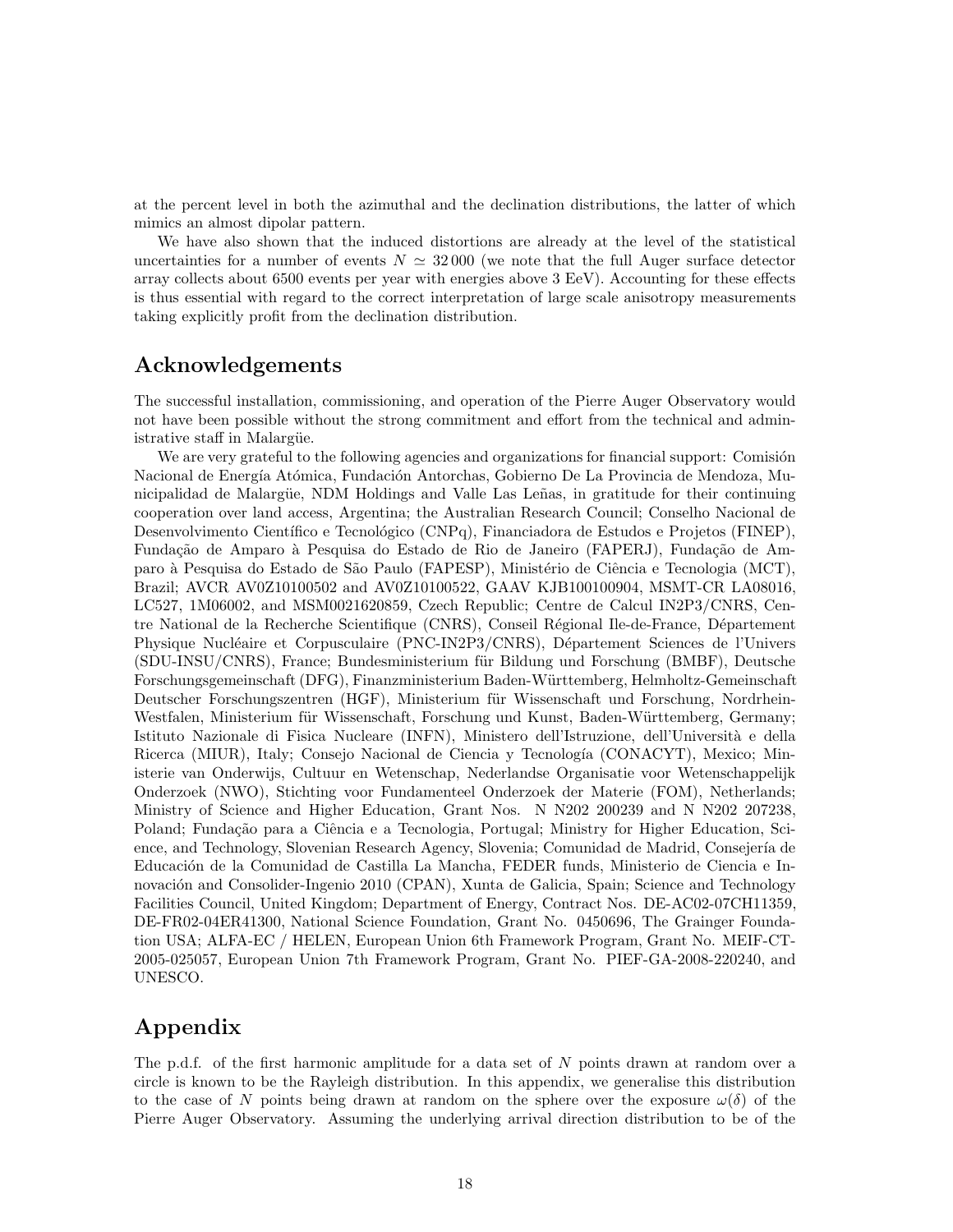form  $\Phi(\alpha, \delta) = \Phi_0(1 + \mathbf{D} \cdot \mathbf{u})$ , the components of the dipolar vector **D** are related to the multipolar coefficients through

<span id="page-20-3"></span>
$$
D_x = \sqrt{3} \frac{a_{11}}{a_{00}}, \qquad D_y = \sqrt{3} \frac{a_{1-1}}{a_{00}}, \qquad D_z = \sqrt{3} \frac{a_{10}}{a_{00}}.
$$
 (18)

Denoting by  $x, y, z$  the estimates of  $D_x, D_y, D_z$ , the joint p.d.f.  $p_{X,Y,Z}(x, y, z)$  can be factorised in the limit of large number of events in terms of three centered Gaussian distributions  $N(0, \sigma)$ ,

$$
p_{X,Y,Z}(x,y,z) = p_X(x)p_Y(y)p_Z(z) = N(0,\sigma_x)N(0,\sigma_y)N(0,\sigma_z),
$$
\n(19)

where the standard deviation parameters can be calculated from the exposure function [\[18\]](#page-21-14). With the particular exposure function used here, it turns out that numerical integrations lead to  $\sigma \simeq$  $1.02\sqrt{3/N}$  and  $\sigma_z \simeq 1.59\sqrt{3/N}$ . The joint p.d.f.  $p_{R,\Delta,A}(r,\delta,\alpha)$  expressing the dipole components in spherical coordinates is obtained from Eq. [\(19\)](#page-20-3) by performing the Jacobian transformation

$$
p_{R,\Delta,A}(r,\delta,\alpha) = \left| \frac{\partial(x,y,z)}{\partial(r,\delta,\alpha)} \right| p_{X,Y,Z}(x(r,\delta,\alpha),y(r,\delta,\alpha),z(r,\delta,\alpha))
$$
  

$$
= \frac{r^2 \cos \delta}{(2\pi)^{3/2} \sigma^2 \sigma_z} \exp\left[ -\frac{r^2 \cos^2 \delta}{2\sigma^2} - \frac{r^2 \sin^2 \delta}{2\sigma_z^2} \right].
$$
 (20)

From this joint p.d.f., the p.d.f. of the dipole amplitude (declination) is finally obtained by marginalising over the other variables, yielding

$$
p_R(r) = \frac{r}{\sigma \sqrt{\sigma_z^2 - \sigma^2}} \operatorname{erfi}\left(\frac{\sqrt{\sigma_z^2 - \sigma^2}}{\sigma \sigma_z} \frac{r}{\sqrt{2}}\right) \exp\left(-\frac{r^2}{2\sigma^2}\right),
$$
  
\n
$$
p_\Delta(\delta) = \frac{\sigma \sigma_z^2}{2} \frac{\cos \delta}{(\sigma_z^2 \cos^2 \delta + \sigma^2 \sin^2 \delta)^{3/2}}.
$$
\n(21)

Finally, one can derive from  $p_R$  quantities of interest, such as the expected mean noise  $\langle r \rangle$ , the RMS  $\sigma_r$  and the probability of obtaining an amplitude greater than r:

$$
\langle r \rangle = \sqrt{\frac{2}{\pi}} \left( \sigma_z + \frac{\sigma^2 \arctanh(\sqrt{1 - \sigma^2/\sigma_z^2})}{\sqrt{\sigma_z^2 - \sigma^2}} \right),\tag{22}
$$

$$
\sigma_r = \sqrt{2\sigma^2 + \sigma_z^2 - \langle r \rangle^2},\tag{23}
$$

$$
\text{Prob}(>r) = \text{erfc}\left(\frac{r}{\sqrt{2}\sigma_z}\right) + \frac{\sigma}{\sqrt{\sigma_z^2 - \sigma^2}} \text{erfi}\left(\frac{\sqrt{\sigma_z^2 - \sigma^2}}{\sqrt{2}\sigma\sigma_z}r\right) \exp\left(-\frac{r^2}{2\sigma^2}\right),\tag{24}
$$

which are the equivalent to the well known Rayleigh formulas  $\langle r \rangle = \sqrt{\pi/N}, \sigma_r = \sqrt{(4 - \pi)/N}$  and Prob(> r) = exp( $-Nr^2/4$ ) when dealing with N points drawn at random over a circle [\[21\]](#page-21-17).

## Acknowledgments

## <span id="page-20-0"></span>References

- <span id="page-20-1"></span>[1] D. M. Edge et al., J. Phys. A 6 (1973) 1612.
- <span id="page-20-2"></span>[2] M. Ave, R. A. Vazquez, and E. Zas, Astropart. Phys. 14 (2000) 91.
- [3] M. Ave et al., Astropart. Phys. 14 (2000) 109.